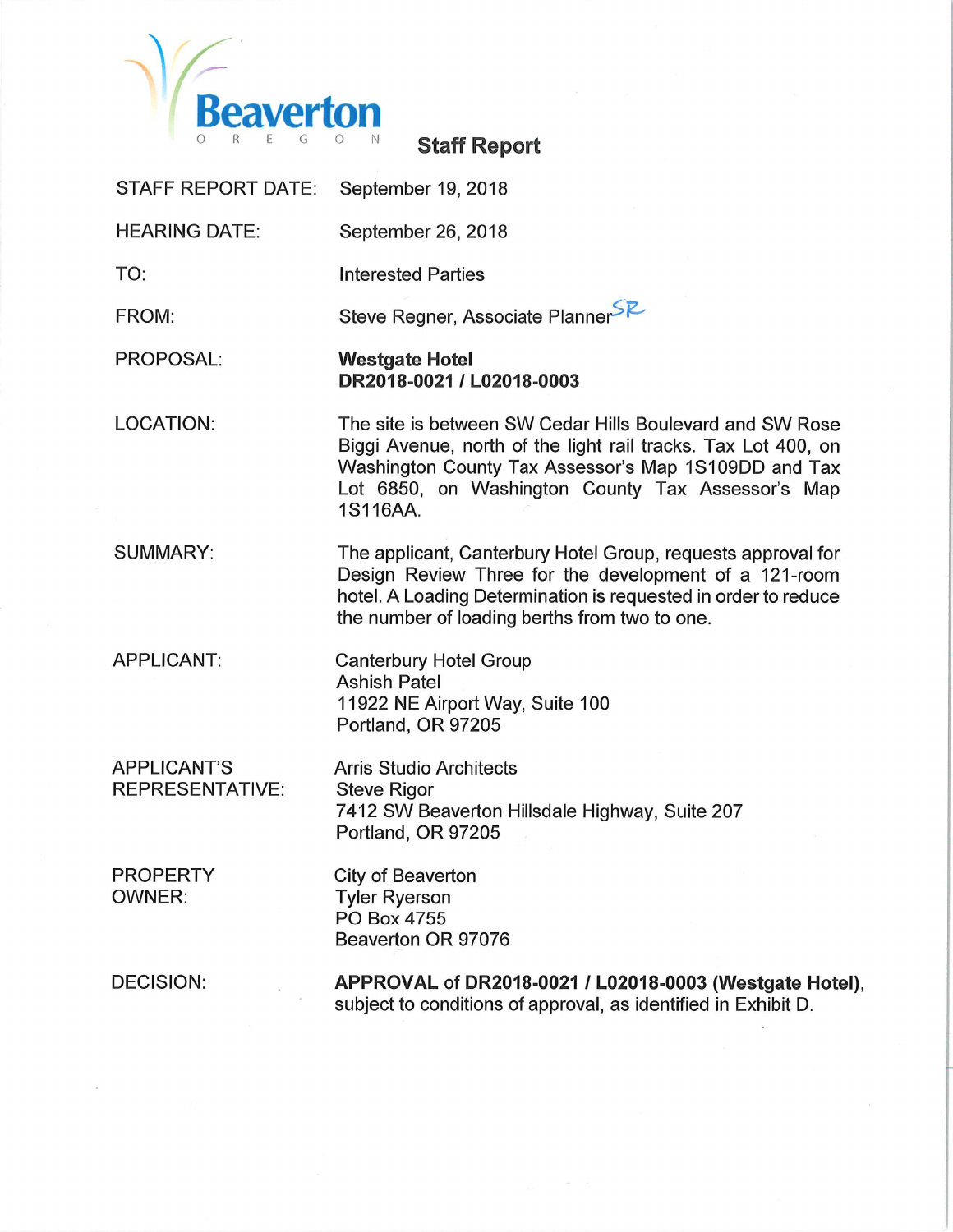## **BACKGROUND FACTS**

## **Key Application Dates**

| <b>Application</b> | <b>Submittal Date</b> | <b>Application</b><br><b>Deemed</b><br><b>Complete</b> | $120$ -Day*                       | 365-Day** |
|--------------------|-----------------------|--------------------------------------------------------|-----------------------------------|-----------|
| DR2018-0021        | February 14, 2018     | August 8, 2018                                         | December 6, 2018   August 8, 2019 |           |
| L02018-0003        | February 14, 2018     | August 8, 2018                                         | December 6, 2018   August 8, 2019 |           |

\*This is the latest date, without a continuance, by which a final written decision on the proposal can be made.

\*\*This is the latest date, with a continuance, by which a final written decision on the proposal can be made.

#### **Existing Conditions Table**

.

| <b>Zoning</b>                        | <b>Regional Center-Transit Oriented</b>                                                                                                                                                                            |                                                                                                                                                           |  |
|--------------------------------------|--------------------------------------------------------------------------------------------------------------------------------------------------------------------------------------------------------------------|-----------------------------------------------------------------------------------------------------------------------------------------------------------|--|
| <b>Current</b><br><b>Development</b> | Vacant                                                                                                                                                                                                             |                                                                                                                                                           |  |
| Site Size &<br><b>Location</b>       | The subject site is located between SW Cedar Hills Boulevard and SW Rose<br>Biggi Avenue, north of the light rail tracks. Lot 9200 of Washington County<br>Assessor's Map 1S116AA and is approximately 0.89 acres. |                                                                                                                                                           |  |
| <b>NAC</b>                           | <b>Central Beaverton</b>                                                                                                                                                                                           |                                                                                                                                                           |  |
| <b>Surrounding</b><br><b>Uses</b>    | Zoning:<br>North: RC-TO<br>South: RC-TO<br>East: RC-TO<br>West: RC-TO                                                                                                                                              | Uses:<br>North: Commercial and Residential<br>South: MAX light rail<br><b>East: Parking &amp; Condominiums</b><br><b>West: Commercial and Residential</b> |  |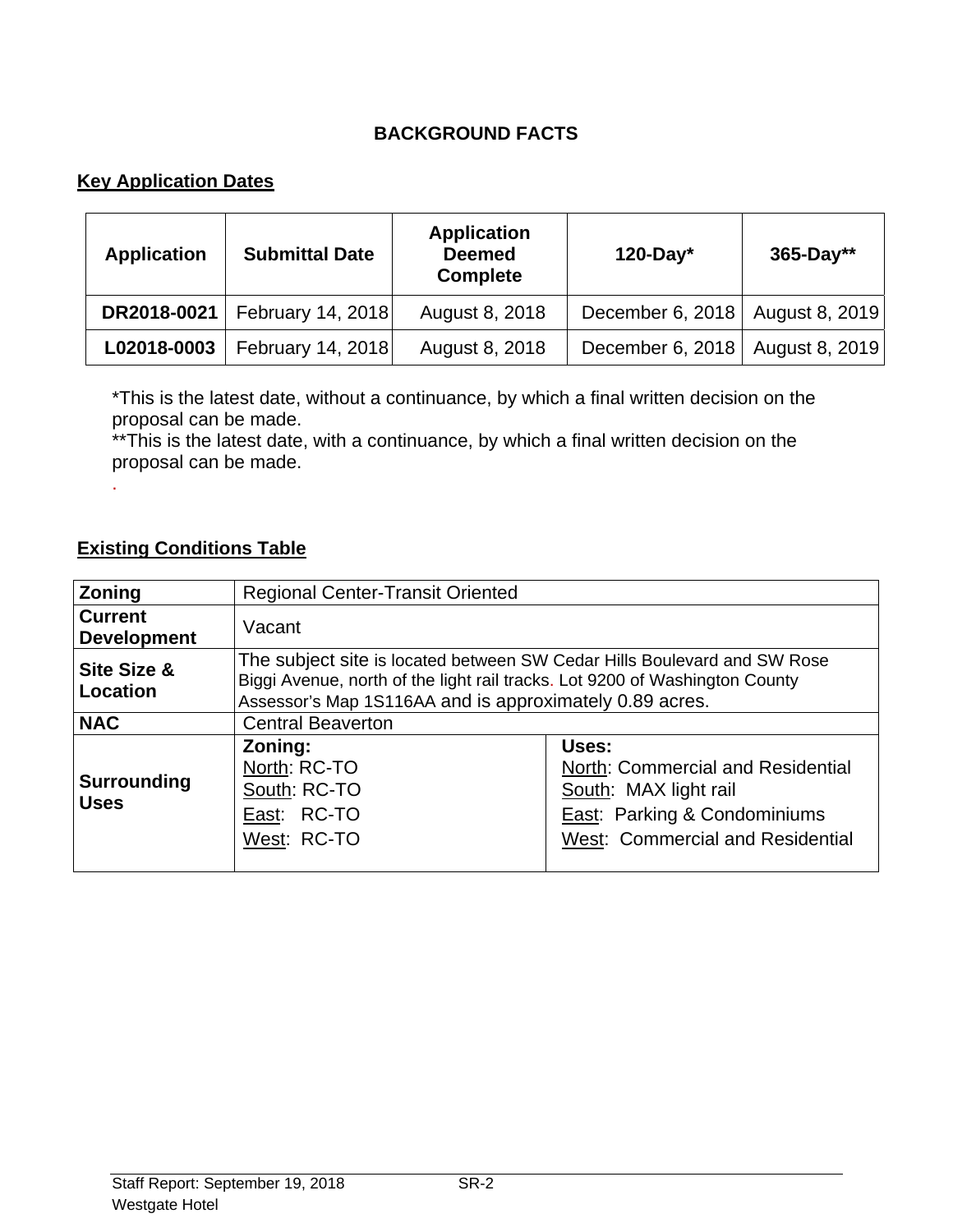## **DESCRIPTION OF APPLICATION AND TABLE OF CONTENTS**

| Attachment A: Facilities Review Committee Technical Review and<br><b>Recommendation Report</b> | Page No.<br>$FR1 - FR9$           |
|------------------------------------------------------------------------------------------------|-----------------------------------|
| Attachment B: DR2018-0021 Design Review Three                                                  | DR <sub>1</sub> -DR <sub>15</sub> |
| Attachment C: LD2018-0003 Loading Determination                                                | $LO1-LO4$                         |
| <b>Attachment D: Conditions of Approval</b>                                                    | COA1-COA7                         |

## **Exhibits**

#### **Exhibit 1. Materials submitted by Staff**

Exhibit 1.1 Vicinity Map (page SR-4 of this report)

Exhibit 1.2 Aerial Map (page SR-5 of this report)

## **Exhibit 2. Public Comment**

None Received

## **Exhibit 3. Materials submitted by the Applicant**

Exhibit 3.1 Submittal Package including plans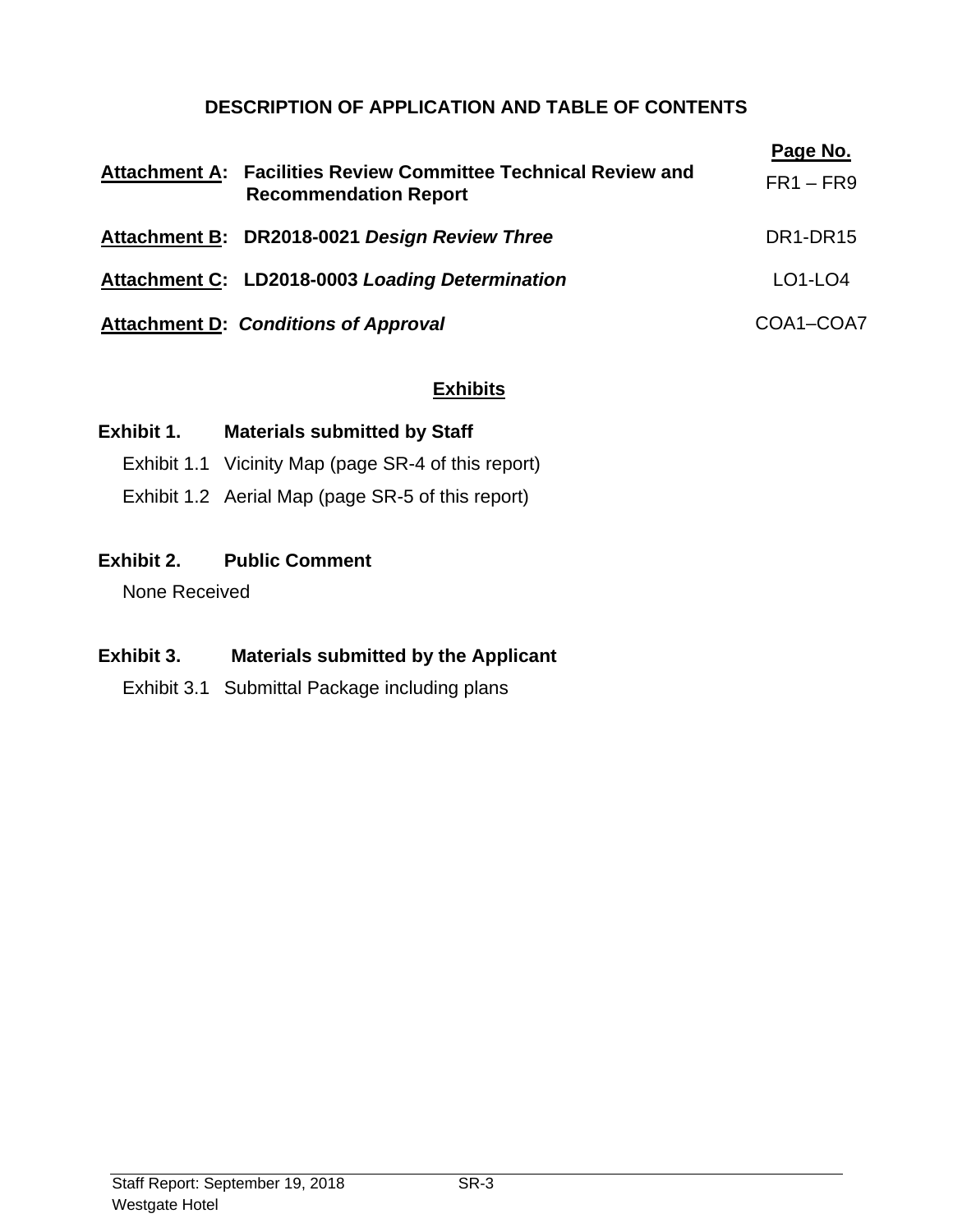# **Exhibit 1.1**



**Westgate Hotel DR2018-0021 / LO2018-0003 Zoning Map**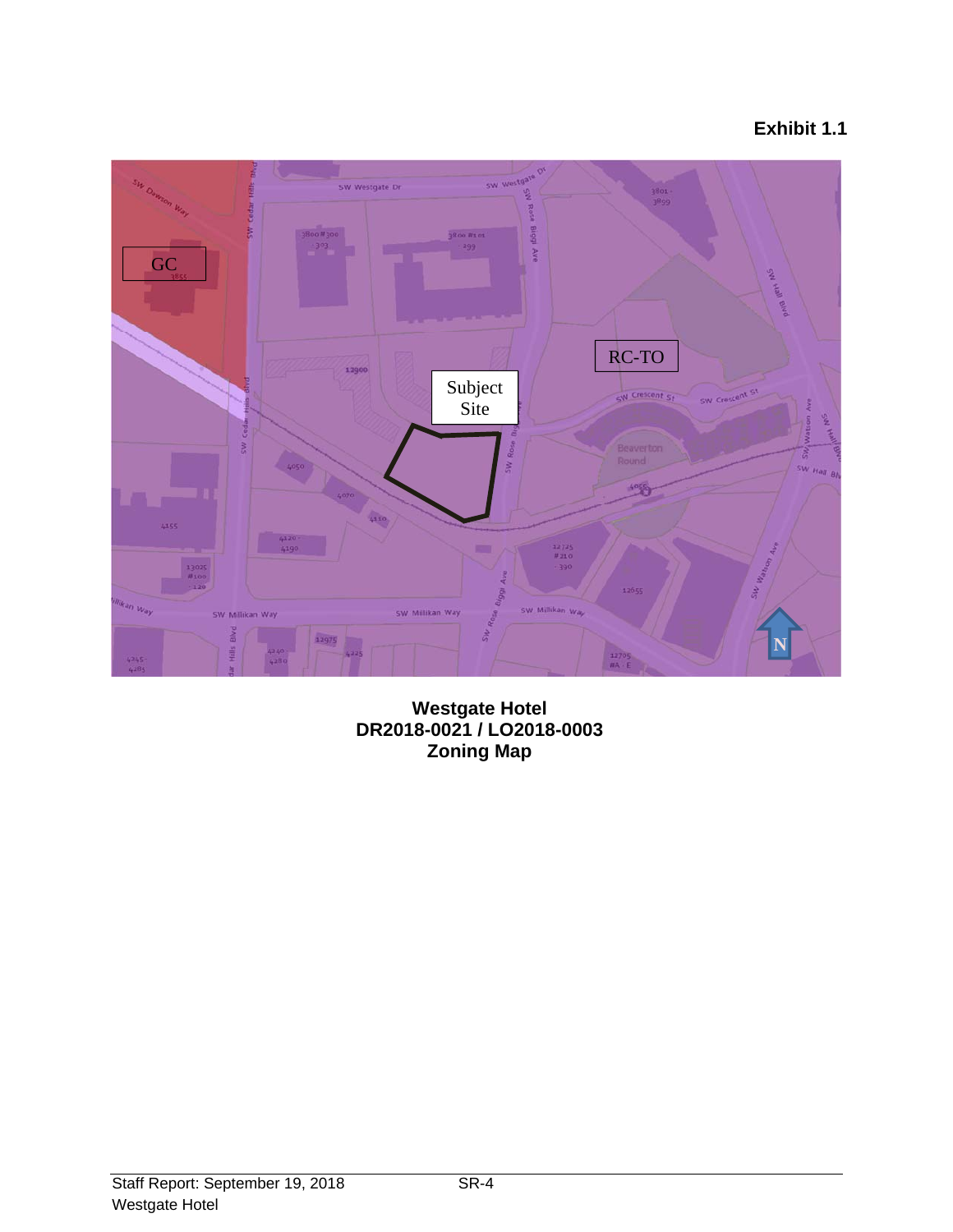## **Exhibit 1.2**



**Westgate Hotel DR2018-0021 / LO2018-0003 Aerial Map**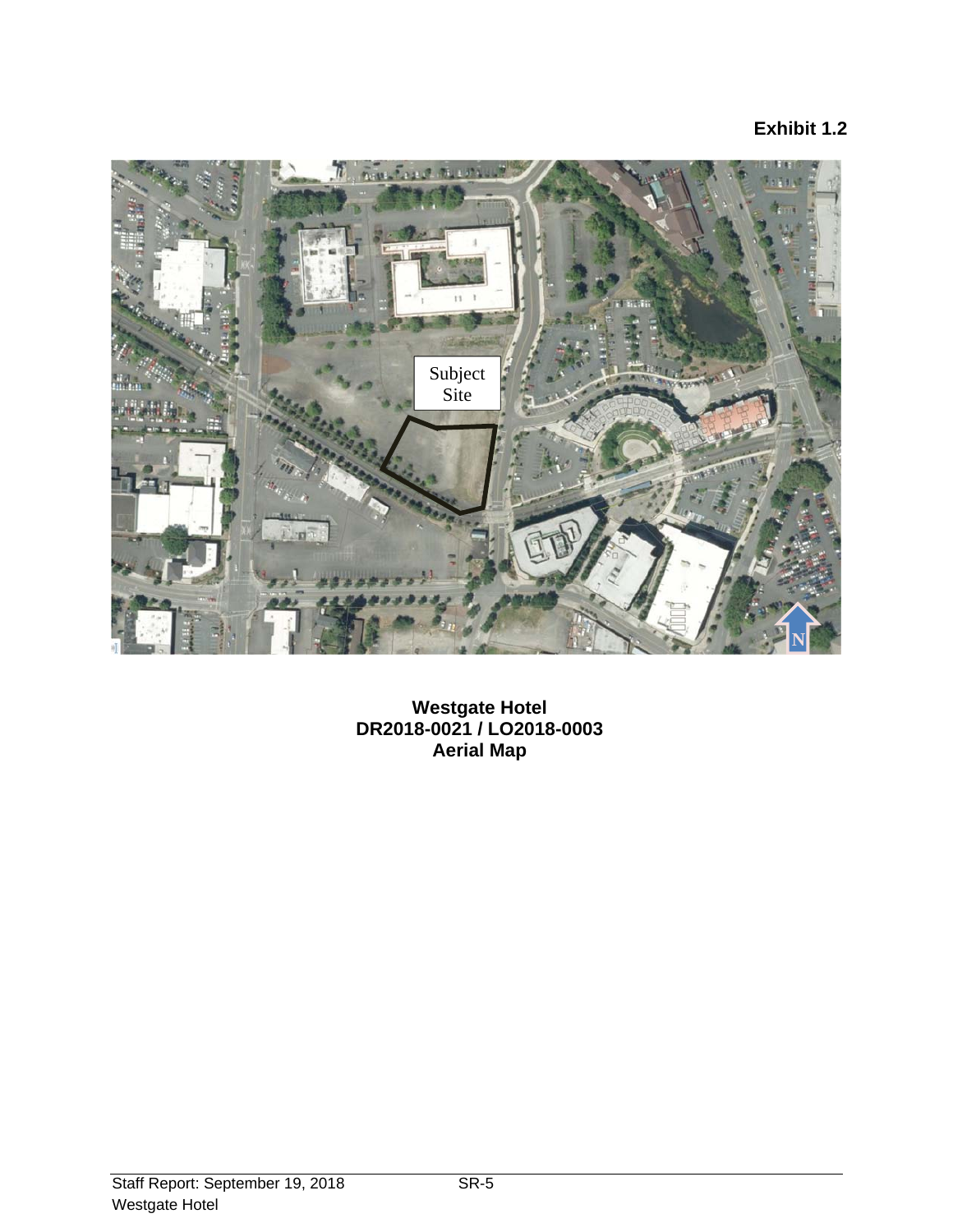#### **FACILITIES REVIEW COMMITTEE TECHNICAL REVIEW AND RECOMMENDATIONS Westgate Hotel DR2018-0031 / LO2018-0003**

#### **Section 40.03 Facilities Review Committee:**

The Facilities Review Committee has conducted a technical review of the application, in accordance with the criteria contained in Section 40.03 of the Development Code. The Committee's findings and recommended conditions of approval are provided to the decisionmaking authority. As they will appear in the Staff Report, the Facilities Review Conditions may be re-numbered and placed in different order.

The decision-making authority will determine whether the application as presented meets the Facilities Review approval criteria for the subject application and may choose to adopt, not adopt, or modify the Committee's findings, below.

**The Facilities Review Committee Criteria for Approval will be reviewed for all criteria that are applicable to the submitted applications as identified below:** 

- **All twelve (12) criteria are applicable to the Design Review application as submitted.**
- **Facilities Review criteria do not apply to the Loading Determination application.**

#### *A. All critical facilities and services related to the development have, or can be improved to have, adequate capacity to serve the proposal at the time of its completion.*

Chapter 90 of the Development Code defines "critical facilities" to be services that include public water, public sanitary sewer, storm water drainage and retention, transportation, and fire protection. The Committee finds that the proposal includes necessary on-site and off-site connections and improvements to public water and public sanitary sewer facilities.

#### *Public Water*

Water service for this site is provided by the City of Beaverton. The applicant proposes to connect to the water line in SW Crescent Street currently under construction with the Westgate Mixed Use development (casefile DR2016-0013 et al). Sufficient water service is available to serve the project site.

#### *Public Sanitary Sewer*

Sanitary sewer service for this site is provided by the City of Beaverton. The applicant proposes to connect to an existing 10 inch sanitary sewer line in SW Rose Biggi Avenue. Adequate capacity exists to serve the proposed development.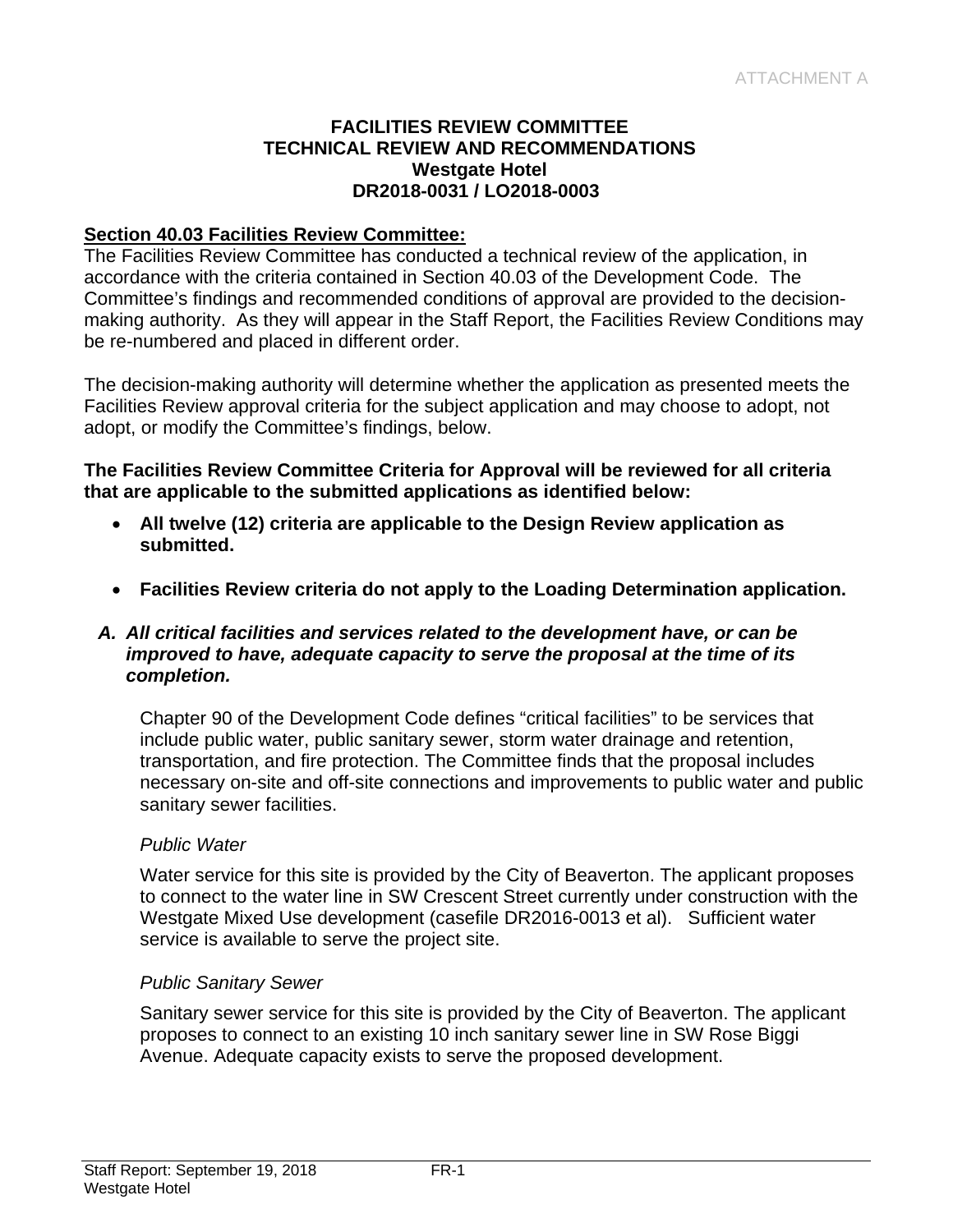## *Stormwater*

Stormwater is provided by the City of Beaverton. The development proposes to connect to an existing stormline in SW Rose Biggi Drive. Water quality treatment is provided by a combination of storm filters and a small storm water planter. The applicant has provided a utility plan and storm drainage report showing how the parcels can be served. Adequate capacity exists to serve the proposed development.

#### *Transportation*

The proposed development will have 121 hotel rooms and an approximately 2,600 square restaurant space. According to the Traffic Impact Analysis (TIA) prepared by Lancaster Engineering, the applicant's traffic engineer, the development is expected to generate 63 trips during the PM peak hour. The surrounding street system will be able to accommodate the proposed development's traffic and continue to meet city performance standards.

#### *Fire Protection*

Fire protection will be provided to the site by Tualatin Valley Fire and Rescue Department (TVF&R). TVF&R has provided conditions of approval for the development. By meeting the conditions of approval the proposal will meet TVF&R requirements which will be verified at the time of Site Development Permit issuance.

The Committee finds that the proposed development will provide the required critical facilities, as conditioned. Therefore, the Committee finds the proposal meets the criterion for approval.

**Therefore, the Committee finds that by meeting the conditions of approval, the proposal meets the criterion.** 

*B. Essential facilities and services are available, or can be made available, with adequate capacity to serve the development prior to occupancy. In lieu of*  providing essential facilities and services, a specific plan may be approved if it *adequately demonstrates that essential facilities, services, or both will be provided to serve the proposed development within five years of occupancy.* 

Chapter 90 of the Development Code defines "essential facilities" to be services that include schools, transit improvements, police protection, and pedestrian and bicycle facilities in the public right-of-way. The applicant's plans and materials were forwarded to City Transportation staff and City Police Department.

The site will be served by the Tualatin Hills Park and Recreation District (THPRD).

The City of Beaverton Police will serve the development site.

Tri-Met will serve the development site. The site is most directly served by the Blue Line MAX light rail at the Beaverton Central Station, approximately 350 feet from the subject site. The number 20 bus line is located on SW Hall Boulevard approximately 1,000 feet to the north of the subject site.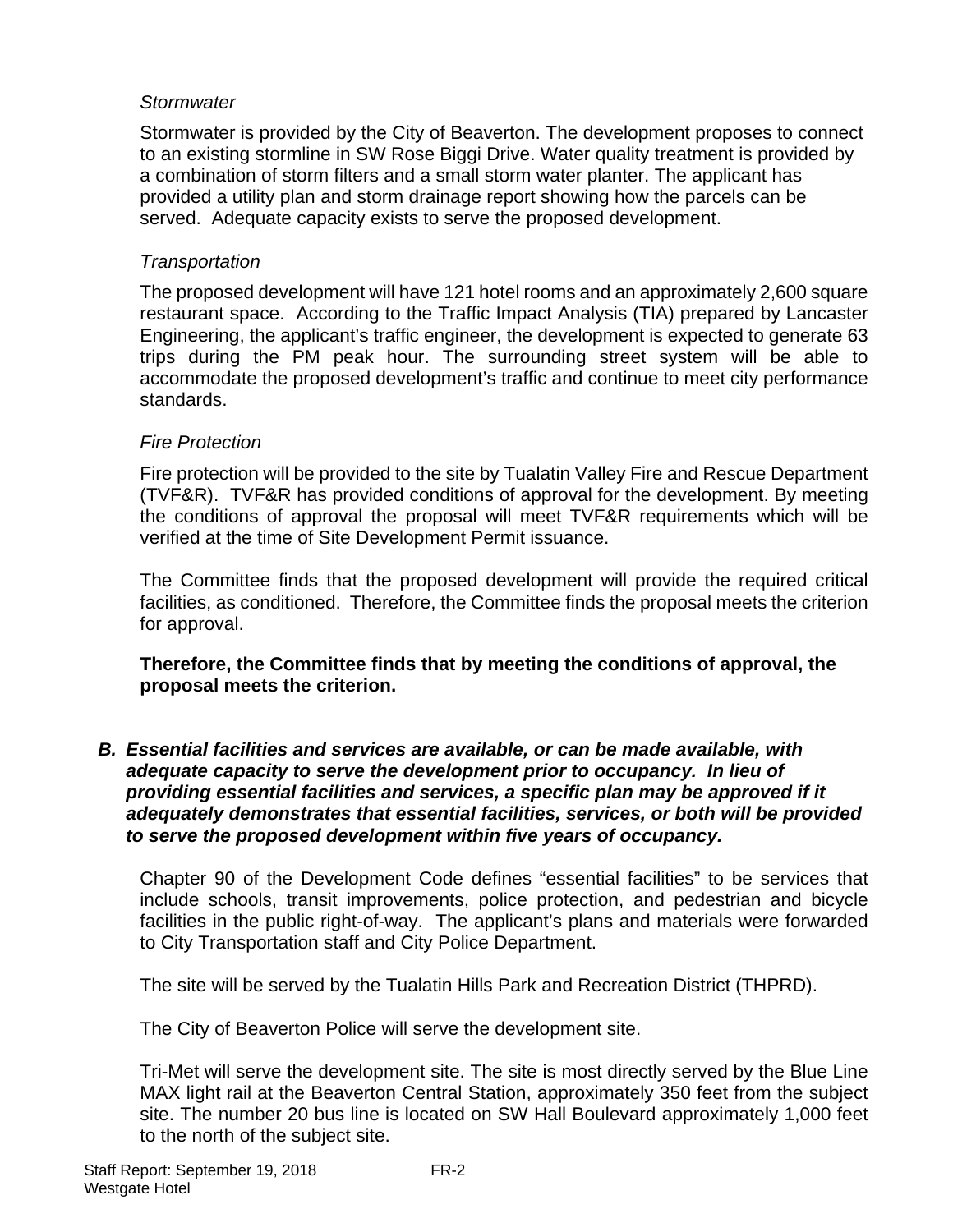Bicycle parking will be installed to meet the applicable Development Code requirements. One staple rack will be installed on SW Crescent Street, and will be credited as the required two short term bicycle parking spaces supporting the development. Long term parking will be supplied on-site.

**Therefore, the Committee finds that by meeting the conditions of approval, the proposal meets the criterion.** 

#### *C. The proposal is consistent with all applicable provisions of Chapter 20 (Land Uses) unless the applicable provisions are modified by means of one or more applications which shall be already approved or which shall be considered concurrently with the subject proposal.*

Staff cites the Code Conformance Analysis chart at the end of this report, which evaluates the project as it relates the applicable Code requirements of Chapter 20 for the Regional Center – Transit Oriented (RC-TO) zone as applicable to the above mentioned criteria. As demonstrated in the chart, the development proposal meets all applicable standards.

**Therefore, the Committee finds that by meeting the conditions of approval, the proposal meets the criterion.** 

*D. The proposed development is consistent with all applicable provisions of Chapter 60 (Special Regulations) and all improvements, dedications, or both, as required by the applicable provisions of Chapter 60 (Special Regulations), are provided or can be provided in rough proportion to the identified impact(s) of the proposal.* 

Staff cites the Code Conformance Analysis chart at the end of this report, which evaluates the proposal as it relates the applicable Code requirements of Chapter 60, in response to the above mentioned criteria.

## *60.25 Off-Street Loading Requirements*

The project as proposed requires two Type B loading berths. The applicant's plans show one Type B loading berth on-site, located at the west edge of the building. The applicant has applied for a Loading Determination application, requesting the proposal be approved with the one Type B loading berth. Additional analysis can be found in Attachment C of the staff report.

## *60.30 Off-Street Parking*

The Development Code does not require any parking for Temporary Living Quarters, including hotels, in the RC-TO zone. However, the applicant has provided 33 on-site parking spaces. This is well below the 151 space maximum as defined by the code.

The applicant proposes one staple rack in the SW Crescent street right of way to meet the two short-term bicycle parking requirement. The Traffic Engineer has approved this location. Five bike lockers are provided on-site to meet the long term parking requirement.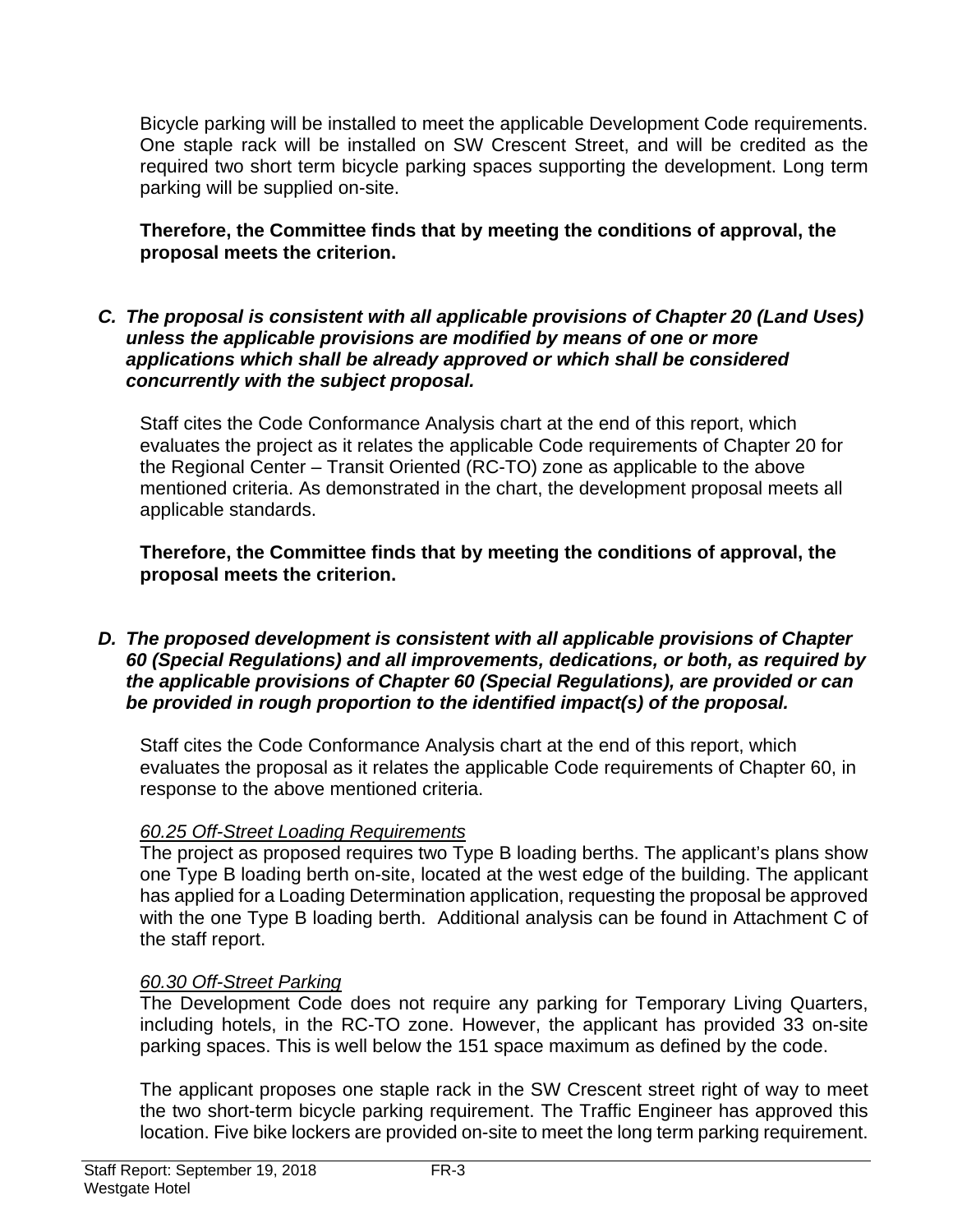## *Section 60.55.10 General Provisions*

As noted above, the applicant prepared a Traffic Impact Analysis (TIA) that demonstrates that the surrounding street system can reasonably accommodate the expected growth in traffic due to the increased size and altered circulation pattern for the school.

## *Section 60.55.20 Traffic Impact Analysis*

The applicant conducted a Traffic Impact Analysis, as required. The study met the applicable standards for scope, contents, analysis, and recommended mitigations.

*Section 60.55.25 Street and Bicycle and Pedestrian Connection Requirements*  The applicant's plans show that the development will be accessible by foot and by bicycle, as required.

## *60.60 Trees and Vegetation Requirements*

No trees are proposed for removal with this project

The committee recommends standard conditions of approval for tree protection fencing during construction for any nearby off-site trees.

## *60.65 Utility Undergrounding*

To meet the requirements of Section 60.65, staff recommends a standard condition of approval requiring that utility lines are placed underground.

**Therefore, the Committee finds that by meeting the conditions of approval, the proposal meets the criterion.** 

*E. Adequate means are provided or can be provided to ensure continued periodic maintenance and necessary normal replacement of the following private common facilities and areas, as applicable: drainage ditches, roads and other improved rights-of-way, structures, recreation facilities, landscaping, fill and excavation areas, screening and fencing, ground cover, garbage and recycling storage areas and other facilities not subject to maintenance by the City or other public agency.* 

The applicant's narrative states that the owner will be the developer of the property, and will maintain all private facilities. The proposal as represented does not present any barriers, constraints, or design elements that would prevent or preclude required maintenance of the private infrastructure and facilities on site.

**Therefore, the Committee finds that the proposal meets the criterion.** 

## *F. There are safe and efficient vehicular and pedestrian circulation patterns within the boundaries of the development.*

Pedestrian paths a minimum of five feet wide surround the entirety of the building, serving all public entrances and parking. Vehicular circulation is limited to a single drive aisle serving the parking lot.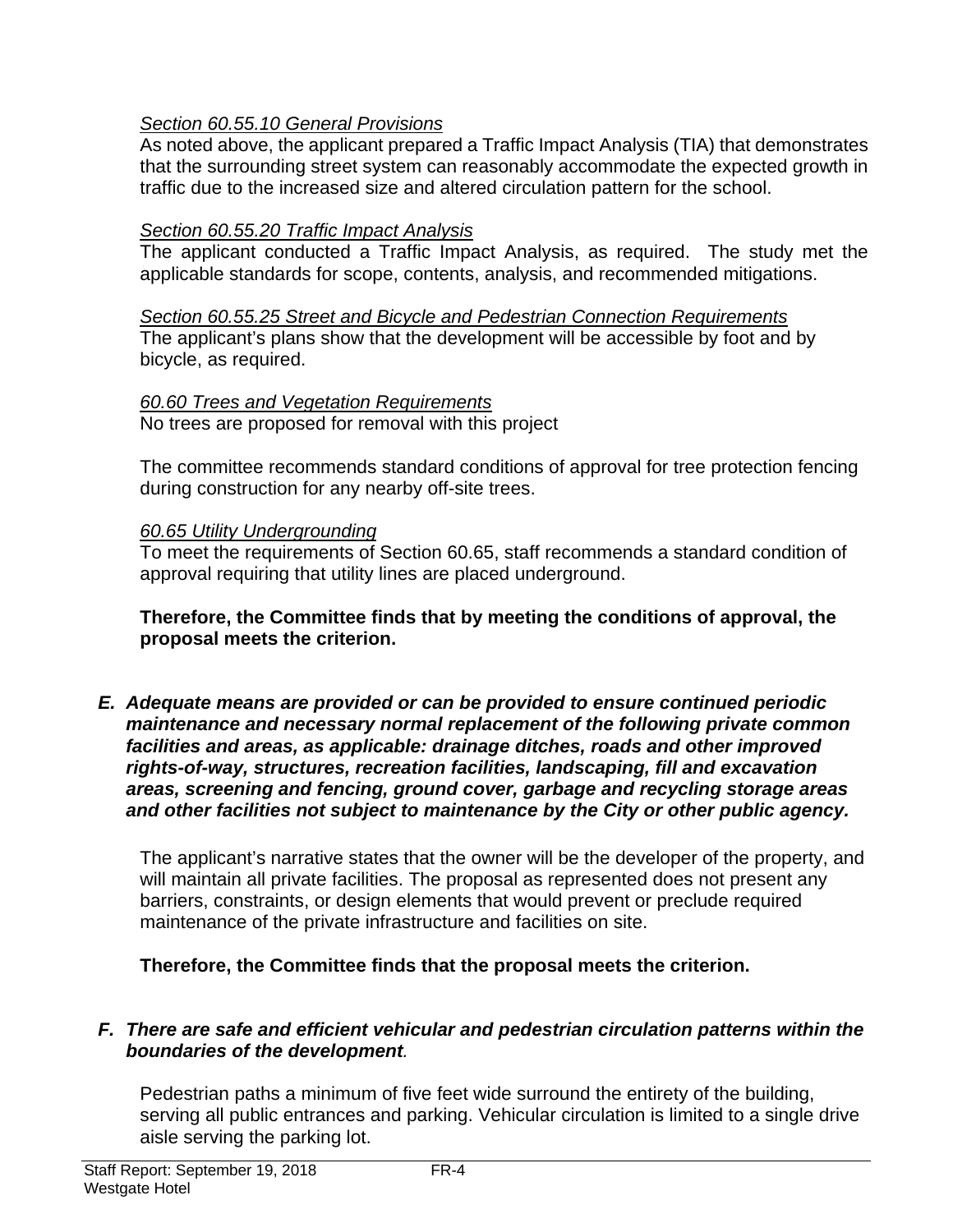**Therefore, the Committee finds that the proposal meets the criterion.** 

#### *G. The development's on-site vehicular and pedestrian circulation systems connect to the surrounding circulation systems in a safe, efficient, and direct manner.*

The on-site pedestrian paths connect to the city sidewalks on SW Rose Biggi and SW Crescent. The parking lot is connected to SW Crescent via a shared access drive on the west edge of the property. Furthermore, the applicant has requested that the four onstreet parking spaces on SW Cresecent Street to have specific time restrictions. The Traffic Engineer has approved two of the parking to be signed as 15 minute spaces, and two of the spaces to be signed as loading zones. While these parking spaces can be used by hotel patrons to load and unload vehicles, they are public spaces, and can be occupied by any user, consistent with the time limits.

**Therefore, the Committee finds that the proposal meets the criterion.** 

#### *H. Structures and public facilities serving the development site are designed in accordance with adopted City codes and standards and provide adequate fire protection, including, but not limited to, fire flow.*

Preliminary comments and conditions of approval have been received from Tualatin Valley Fire and Rescue District (TVF&R). Specific details regarding fire flow and hydrant placement will be reviewed for flow calculations and hydrant locations during site development and building permit stages.

The Committee concludes that, subject to meeting the conditions of approval the site can be designed in accordance with City codes and standards and provide adequate fire protection.

**Therefore, the Committee finds that by meeting the conditions of approval, the proposal meets the criterion.** 

#### *I.* **Structures and public facilities serving the development site are designed in accordance with adopted City codes and standards and provide adequate protection from hazardous conditions due to inadequate, substandard or illdesigned development.**

The Committee finds that review of the construction documents at the building and site development permit stages will ensure protection from hazardous conditions due to inadequate, substandard or ill-designed development. The proposed sidewalks and walkways will be adequately lighted to meet the minimum applicable Design Standards, as a Condition of Approval. The walkways and drive aisles have been designed to meet the applicable Engineering Design Standards.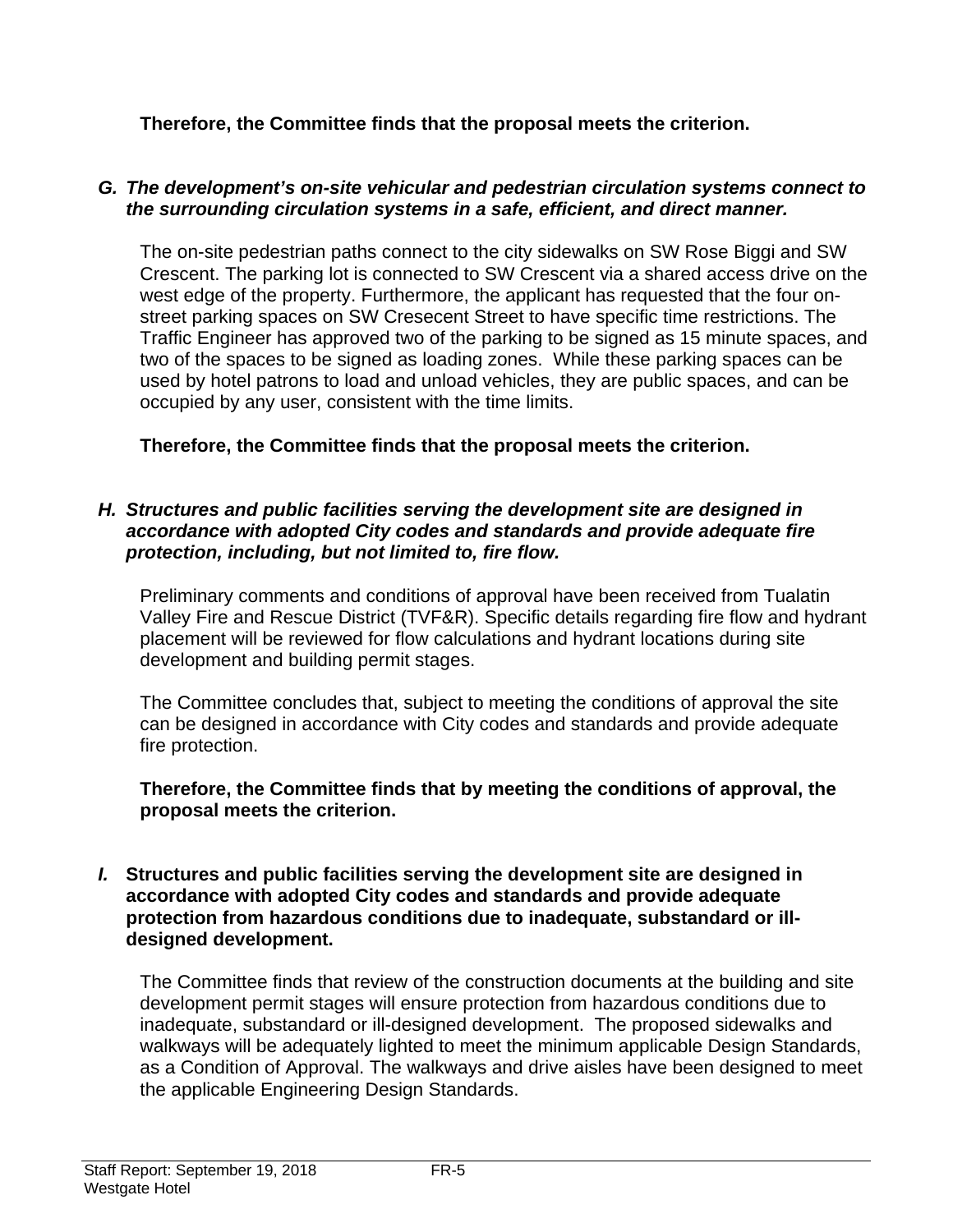The Committee finds that review of the construction documents at the building and site development permit stages will ensure protection from hazardous conditions due to inadequate, substandard or ill-designed development.

**Therefore, the Committee finds that by meeting the conditions of approval, the proposal meets the criterion.** 

*J. Grading and contouring of the development site is designed to accommodate the proposed use and to mitigate adverse effect(s) on neighboring properties, public right-of-way, surface drainage, water storage facilities, and the public storm drainage system.* 

The applicant states that the proposal is consistent with city code and will direct stormwater to catchbasin and LIDA swales that connect to stormwater lines that are either existing or will be constructed with the Westgate Mixed Use development (casefile DR2016-0013 et al). Staff concurs that site grading will accommodate the proper treatment and conveyance of storm water.

The applicant must show compliance with Site Development erosion control measure at the time of Site Development permit issuance.

**Therefore, the Committee finds that by meeting the conditions of approval, the proposal meets the criterion.** 

#### *K. Access and facilities for physically handicapped people are incorporated into the development site and building design, with particular attention to providing continuous, uninterrupted access routes.*

The applicant will be required to meet all applicable accessibility standards of the International Building Code, Fire Code and other standards as required by the American Disabilities Act (ADA). Conformance with the technical design standards for Code accessibility requirements are to be shown on the approved construction plans associated with Site Development and Building Permit approvals. The Committee finds that as proposed, the sidewalks and walkways internal to the development appear to meet applicable accessibility requirements and through the site development and building permitting reviews will be thoroughly evaluated. Therefore, the Committee finds that by meeting the conditions of approval, the site will be in conformance with ADA requirements, and would thereby be in conformance with Development Code Section 60.55.25.10 and the criterion will be met.

**Therefore, the Committee finds that by meeting the conditions of approval, the proposal meets the criterion for approval.**

*L. The proposal contains all applicable application submittal requirements as specified in Section 50.25.1 of the Development Code.*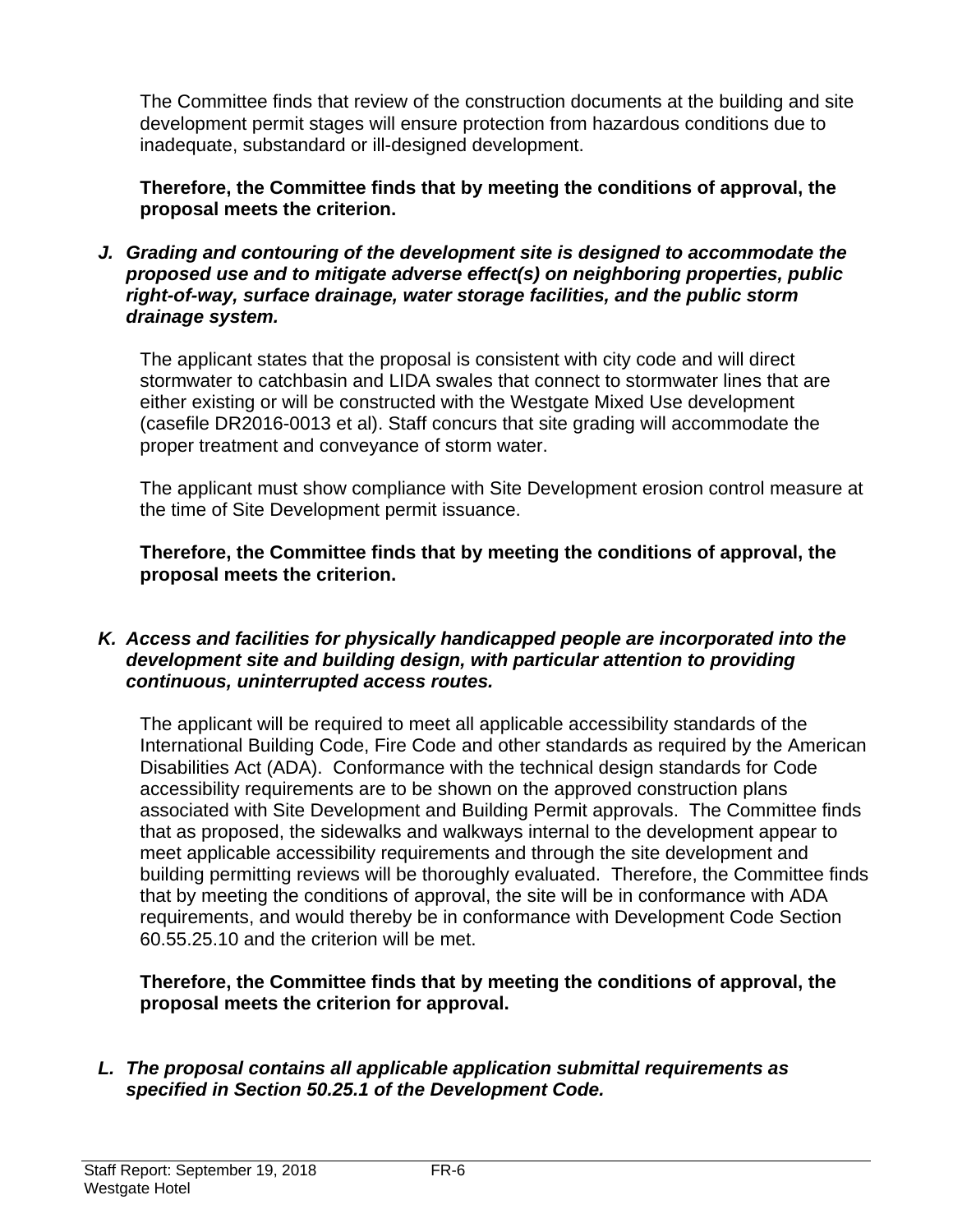The applicant submitted the applications on February 14, 2018 and was deemed complete on August 8, 2018. In the review of the materials during the application review, the Committee finds that all applicable application submittal requirements, identified in Section 50.25.1 are contained within this proposal.

## **Therefore, the Committee finds the proposal meets the criterion for approval.**

# **Code Conformance Analysis Chapter 20 Use and Site Development Requirements Regional Center – Transit Oriented (RC-TO) Zoning District**

| <b>CODE</b><br><b>STANDARD</b>                       | <b>CODE</b><br><b>REQUIREMENT</b>             | <b>PROJECT</b><br><b>PROPOSAL</b>                                          | <b>MEETS</b><br>CODE? |  |
|------------------------------------------------------|-----------------------------------------------|----------------------------------------------------------------------------|-----------------------|--|
| Development Code Section 20.20.20. Land Uses - RC-TO |                                               |                                                                            |                       |  |
| Use, Permitted                                       | <b>Temporary Living</b><br>Quarters           | The applicant proposes one 121-<br>room hotel.                             | <b>YES</b>            |  |
| Use, Permitted                                       | Eating and Drinking<br><b>Establishments</b>  | The applicant proposes an<br>independent restaurant within the<br>hotel.   | <b>YES</b>            |  |
|                                                      |                                               | Development Code Section 20.20.15. Site Development Standards - RC-TO      |                       |  |
| Land Area<br>Minimum                                 | No Minimum                                    | Approximately 38,800 square feet                                           | <b>YES</b>            |  |
| <b>Lot Dimensions</b><br>Minimum                     | No Minimum                                    | Width: Approx. 245 feet at midpoint<br>Depth: Approx. 155 feet at midpoint | <b>YES</b>            |  |
| <b>Yard Setbacks</b><br>Minimum                      | Front: 0 feet<br>Side: 0 feet<br>Rear: 0 feet | Front: 0 feet<br>Side: 0 & 35 feet<br>Rear: 12 feet                        | <b>YES</b>            |  |
| <b>Building Height</b><br>Maximum                    | 120'                                          | The maximum building height<br>proposed is 68' 8" above grade<br>plane.    | <b>YES</b>            |  |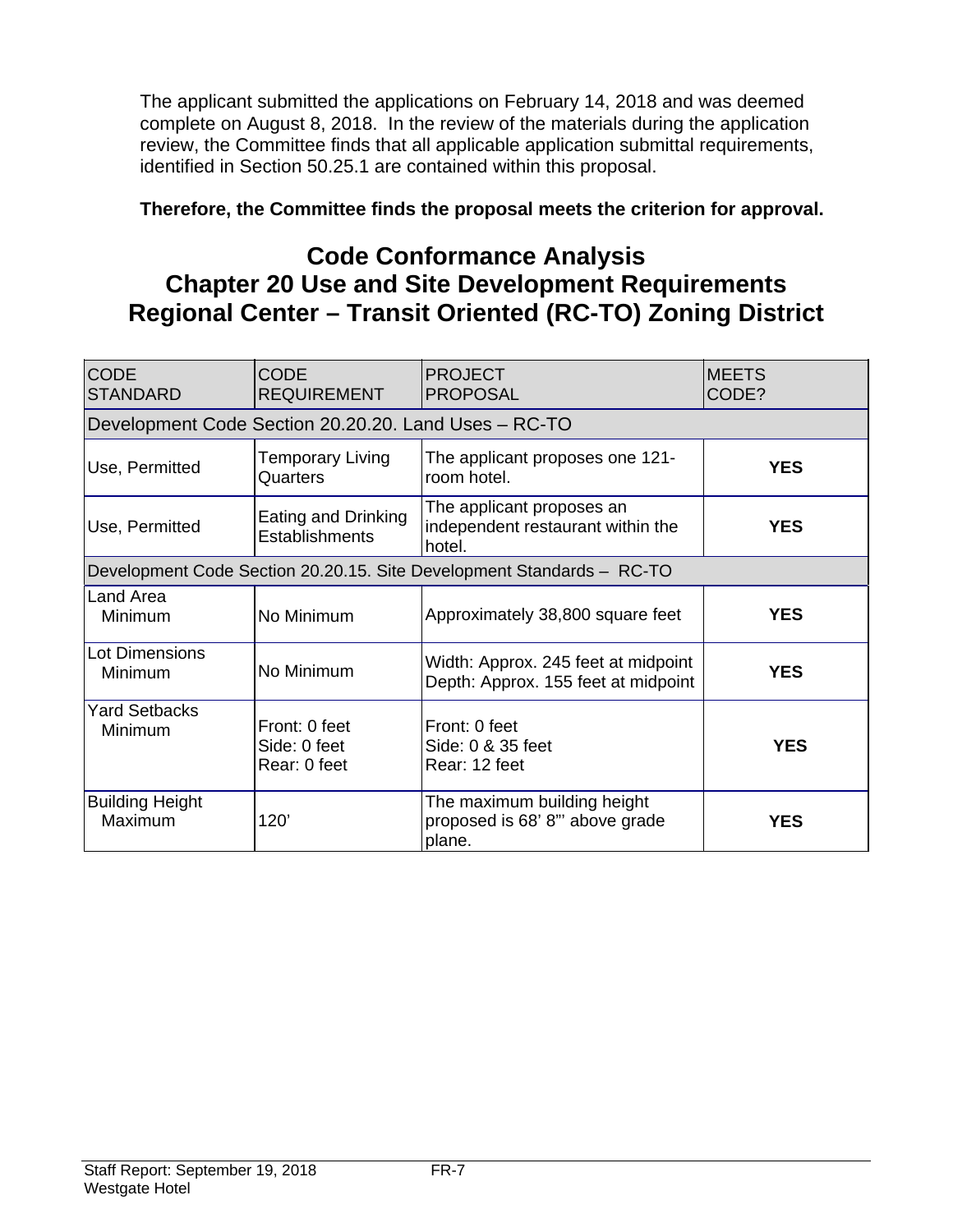# **Chapter 60 Special Requirements**

| <b>CODE</b><br>STANDARD                                                                  | <b>CODE REQUIREMENT</b>                                                                                                                        | <b>PROJECT PROPOSAL</b>                                                                           | <b>MEETS</b><br>CODE?                                          |  |  |
|------------------------------------------------------------------------------------------|------------------------------------------------------------------------------------------------------------------------------------------------|---------------------------------------------------------------------------------------------------|----------------------------------------------------------------|--|--|
| Development Code Section 60.05                                                           |                                                                                                                                                |                                                                                                   |                                                                |  |  |
| Design Review Principles,<br>Standards, and<br><b>Guidelines</b>                         | Requirements for new development<br>and redevelopment.                                                                                         | Design Review guidelines will be<br>reviewed in the Design Review<br>portion of the staff report. | <b>See</b><br><b>Findings</b><br>for<br><b>DR2018-</b><br>0021 |  |  |
| Development Code Section 60.07                                                           |                                                                                                                                                |                                                                                                   |                                                                |  |  |
| Drive-Up window facilities                                                               | Requirements for drive-up, drive-<br>through and drive-in facilities.                                                                          | No drive-up window facilities are<br>proposed.                                                    | N/A                                                            |  |  |
| Development Code Section 60.10                                                           |                                                                                                                                                |                                                                                                   |                                                                |  |  |
| <b>Floodplain Regulations</b>                                                            | Requirements for properties located<br>in floodplain, floodway, or floodway<br>fringe.                                                         | The site is not located within a<br>floodplain, floodway or floodway<br>fringe.                   | N/A                                                            |  |  |
| Development Code Section 60.12                                                           |                                                                                                                                                |                                                                                                   |                                                                |  |  |
| Habitat Friendly and Low<br><b>Impact Development</b><br><b>Practices</b>                | Optional program offering various<br>credits available for use of specific<br><b>Habitat Friendly or Low Impact</b><br>Development techniques. | No Habitat Friendly or Low<br>Impact Development techniques<br>proposed.                          | N/A                                                            |  |  |
|                                                                                          | Development Code Section 60.15 - Land Division Standards                                                                                       |                                                                                                   |                                                                |  |  |
| <b>Land Division Standards</b>                                                           | Standards pertaining to Land<br><b>Divisions</b>                                                                                               | No Land Division has been<br>applied for.                                                         | N/A                                                            |  |  |
|                                                                                          | Development Code Section 60.25 - Off Street Loading                                                                                            |                                                                                                   |                                                                |  |  |
| <b>Loading Facilities</b>                                                                | 2 Type B loading berths                                                                                                                        | The applicant proposes 1 Type B<br>loading berths to serve the entire<br>development.             | <b>See</b><br><b>Findings</b><br>for<br>LD2018-<br>0003        |  |  |
| Development Code Section 60.30 - Off-Street Parking                                      |                                                                                                                                                |                                                                                                   |                                                                |  |  |
| Off-street motor<br>vehicle parking<br>Parking Zone A<br><b>Required Bicycle Parking</b> | <b>Total Required: 0 Spaces</b><br>Short Term Total: 2 Spaces                                                                                  | <b>Vehicle Parking</b><br>33 spaces<br><b>Bicycle Parking</b>                                     | <b>YES</b>                                                     |  |  |
|                                                                                          | Long Term Total: 5 Spaces                                                                                                                      |                                                                                                   |                                                                |  |  |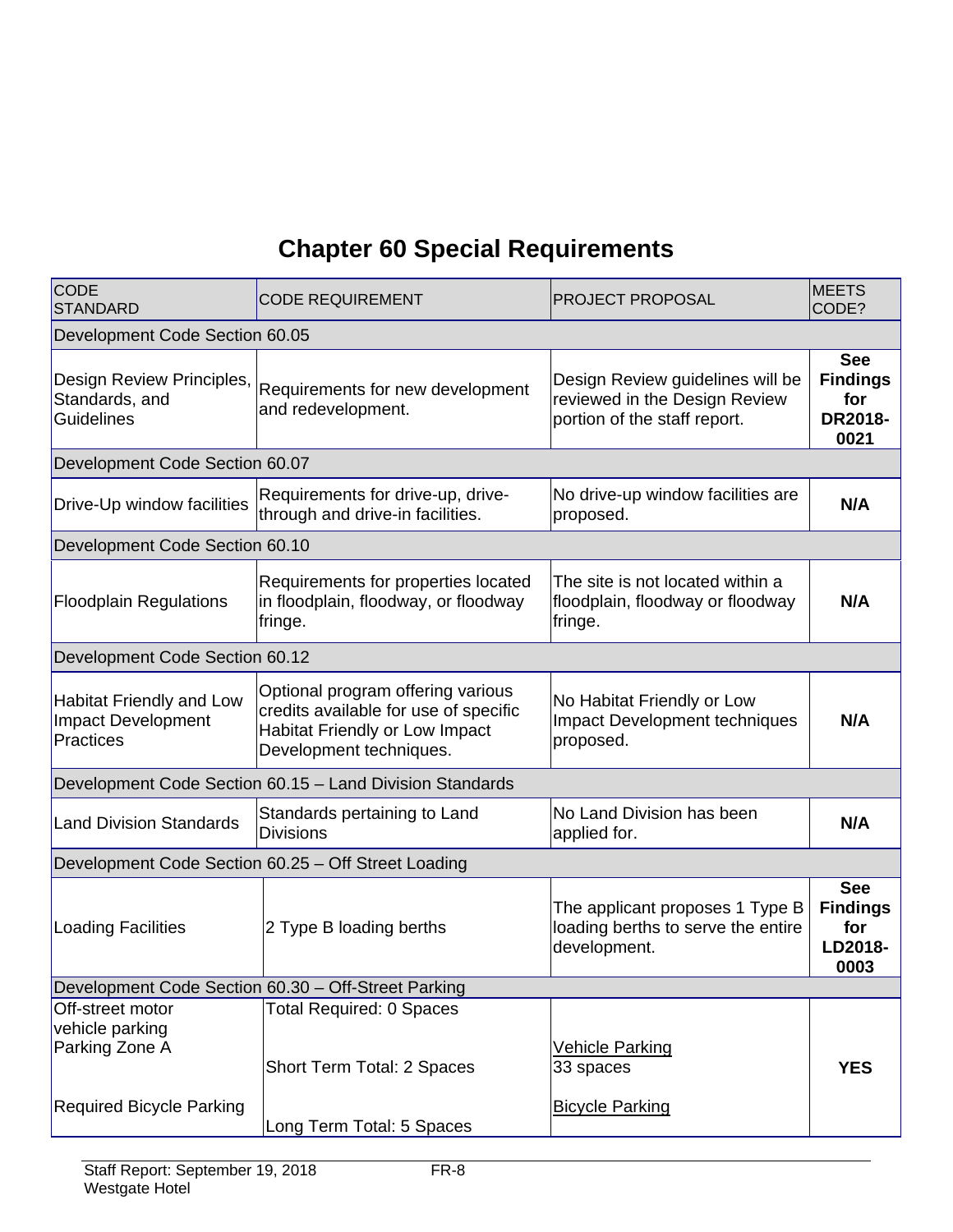|                                                 |                                                                                                                                                                                                    | Short Term Total: 2 Spaces -<br><b>Staple Rack on SW Crescent</b><br>Sidewalk<br>Long Term Total: 5 Spaces - On-<br>site bike lockers                                                         |                         |
|-------------------------------------------------|----------------------------------------------------------------------------------------------------------------------------------------------------------------------------------------------------|-----------------------------------------------------------------------------------------------------------------------------------------------------------------------------------------------|-------------------------|
| <b>Compact Spaces</b>                           | Twenty percent of required spaces<br>may be compact.                                                                                                                                               | 15 compact spaces provided. No<br>parking is required, therefore,<br>this requirement does not apply.                                                                                         | N/A                     |
| Development Code Section 60.55 - Transportation |                                                                                                                                                                                                    |                                                                                                                                                                                               |                         |
| <b>Transportation Facilities</b>                | Regulations pertaining to the<br>construction or reconstruction of<br>transportation facilities.                                                                                                   | <b>Refer to Facilities Review</b><br>Committee findings herein.                                                                                                                               | Yes- with<br><b>COA</b> |
| Development Code Section 60.60                  |                                                                                                                                                                                                    |                                                                                                                                                                                               |                         |
| Trees & Vegetation                              | Regulations pertaining to the<br>removal and preservation of trees.                                                                                                                                | There are zero trees on site,<br>therefore no trees are proposed<br>to be removed. Tree protection<br>must be provided if off-site trees<br>are potentially impacted by site<br>improvements. | Yes- with<br><b>COA</b> |
| Development Code Section 60.65                  |                                                                                                                                                                                                    |                                                                                                                                                                                               |                         |
| <b>Utility Undergrounding</b>                   | All existing overhead utilities and any<br>new utility service lines within the<br>project and along any existing<br>frontage, except high voltage lines<br>(>57kV) must be placed<br>underground. | To ensure the proposal meets<br>requirements of this section, staff<br>recommends a condition<br>requiring undergrounding<br>completion prior to occupancy.                                   | Yes- with<br><b>COA</b> |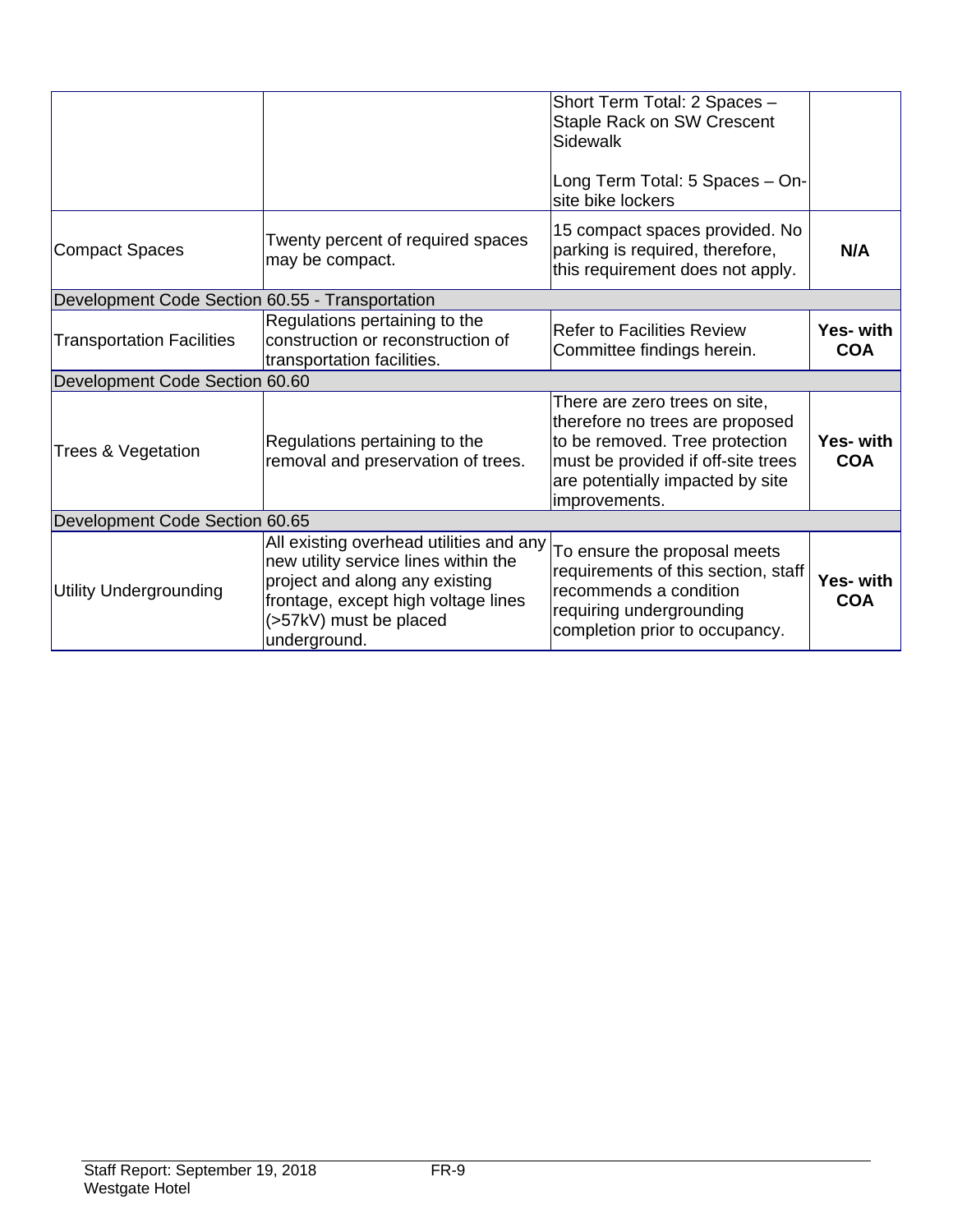#### **DR2018-0021 ANALYSIS AND FINDINGS FOR DESIGN REVIEW THREE APPROVAL**

#### **Section 40.03.1 Facilities Review Approval Criteria:**

*The applicant for development must establish that the application complies with all relevant standards in conformance with Section 50.25.1.B and all the following criteria have been met:* 

#### **Facilities Review Approval Criteria Section 40.03.1.A-L**

Staff has reviewed the applicable Facilities Review criteria in Attachment A to this report. Staff cites the findings presented in Attachment A in response to the Facilities Review approval criteria. As identified in Attachment A, above, the proposal meets Criteria A-L, and therefore meets the criterion for approval.

#### **Therefore, the Committee finds that the proposal meets the criteria.**

#### **Planning Commission Standards for Approval:**

Section 40.20.15.3.C of the Development Code provides standards to govern the decisions of the Commission as they evaluate and render decisions on Design Review Applications. The Commission will determine whether the application as presented, meets the Design Review Three approval criteria. The Commission may choose to adopt, not adopt or modify the Committee's findings. In this portion of the report, staff evaluates the application in accordance with the criteria for Type 3 Design Review.

**Section 40.20.15.3.C Approval Criteria:** In order to approve a Design Review Three application, the decision making authority shall make findings of fact based on evidence provided by the applicant demonstrating that all the following criteria are satisfied:

#### *1. The proposal satisfies the threshold requirements for a Design Review Three application.*

The applicant proposes to construct a new hotel, totaling approximately 75,125 square feet, and associated facilities. The property is not located in or abutting a residential zone. Therefore, the applicant meets Threshold 1 of a Design Review Three.

*1. New construction of more than 50,000 gross square feet of non-residential floor area where the development does not abut any Residential zoning district.* 

#### **Therefore, staff find that the criterion is met.**

## *2. All City application fees related to the application under consideration by the decision making authority have been submitted.*

The applicant paid the required fees for a Design Review Three application.

#### **Therefore, staff find that the criterion is met.**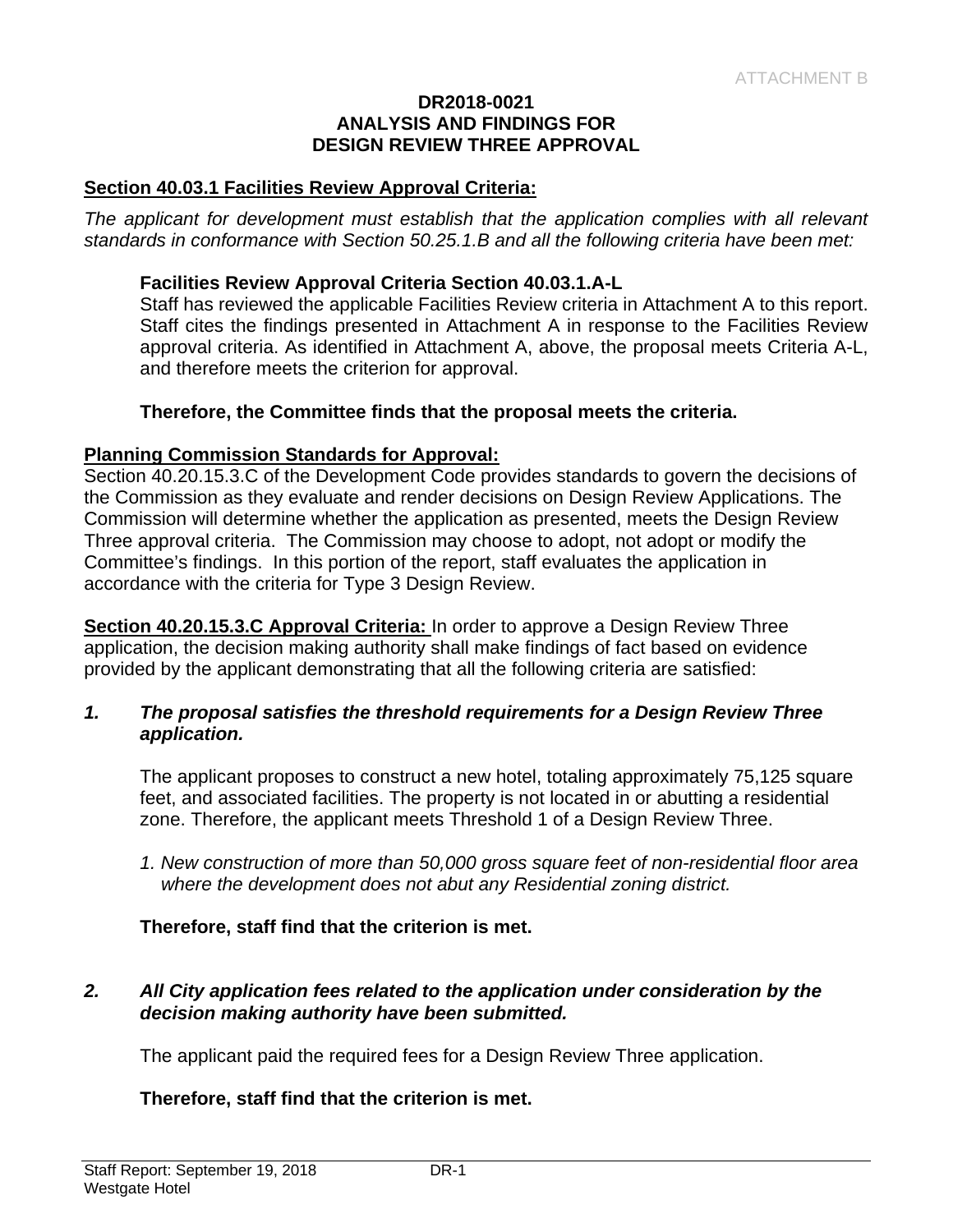#### *3. For proposals meeting Design Review Three application thresholds numbers 1 through 6, the proposal is consistent with all applicable provisions of Sections 60.05.35 through 60.05.50 (Design Guidelines).*

Staff cites the Design Guidelines Analysis at the end of this Design Review section, which evaluates the project as it relates the applicable Design Review Guidelines found in Section 60.05 of the Development Code. Staff reviews each Guideline with respect to the applicability of the Guideline to the project, the applicant's response and illustrative representation of the proposal. Staff provides an evaluation of the proposal in relation to the Guideline and a statement as to whether the Guideline is met.

**Therefore, staff find the proposal will meet the criterion for approval by meeting the conditions of approval.** 

- *4. For additions to or modifications of existing development, the proposal is consistent with all applicable provisions of Sections 60.05.35 through 60.05.50 (Design Guidelines) or can demonstrate that the additions or modifications are moving towards compliance of specific Design Guidelines if any of the following conditions exist:* 
	- *a. A physical obstacle such as topography or natural feature exists and prevents the full implementation of the applicable guideline; or*
	- *b. The location of existing structural improvements prevent the full implementation of the applicable guideline; or*
	- *c. The location of the existing structure to be modified is more than 300 feet from a public street.*

The project proposal is a new development. Therefore, this criterion, which pertains to additions or modification of existing development, does not apply.

**Therefore, staff find the criterion is not applicable.** 

*5. For DRBCP proposals which involve the phasing of required floor area, the proposed project shall demonstrate how future development of the site, to the minimum development standards established in this Code or greater, can be realistically achieved at ultimate build out of the DRBCP.* 

The applicant does not propose a DRBCP.

**Therefore, staff find the criterion is not applicable.**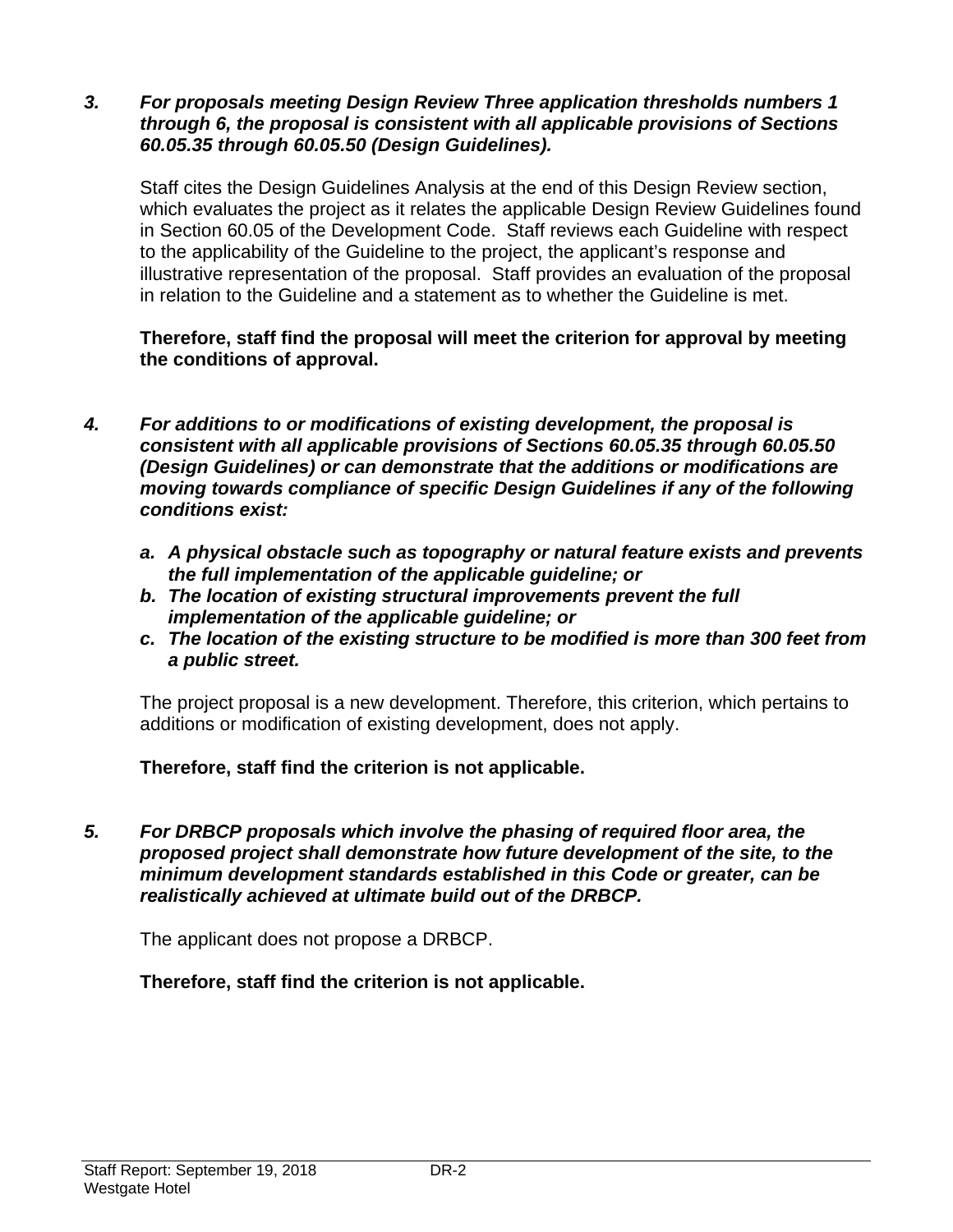**6.** *For proposals meeting Design Review Three application Threshold numbers 7 or 8, where the applicant has decided to address a combination of standards and guidelines, the proposal is consistent with all applicable provisions of Sections 60.05.15 through 60.05.30 (Design Standards) except for the Design Standard(s) where the proposal is instead subject to the applicable corresponding Design Guideline(s). [ORD 4531; March 2010]*

The project proposal meets application Threshold #1 and, accordingly, is not subject to Design Standards.

**Therefore, staff find the criterion is not applicable.** 

*7. For proposals meeting Design Review Three application Threshold numbers 7 or 8, the proposal is consistent with all applicable provisions of Sections 60.05.15 through 60.05.30 (Design Standards) except for the Design Standard(s) where the proposal is applying to instead meet the applicable Design Guideline(s).* 

The project proposal meets application Threshold #1 and, accordingly, is not subject to Design Standards.

**Therefore, staff find the criterion is not applicable.** 

## *8. Applications and documents related to the request, which will require further City approval, shall be submitted to the City in the proper sequence.*

The applicant has submitted all documents related to this request for Design Review Three approval. A Loading Determination is being processed concurrently with the subject request for Design Review Three approval. No additional applications or documents are needed at this time.

## **Therefore, staff find the criterion is met.**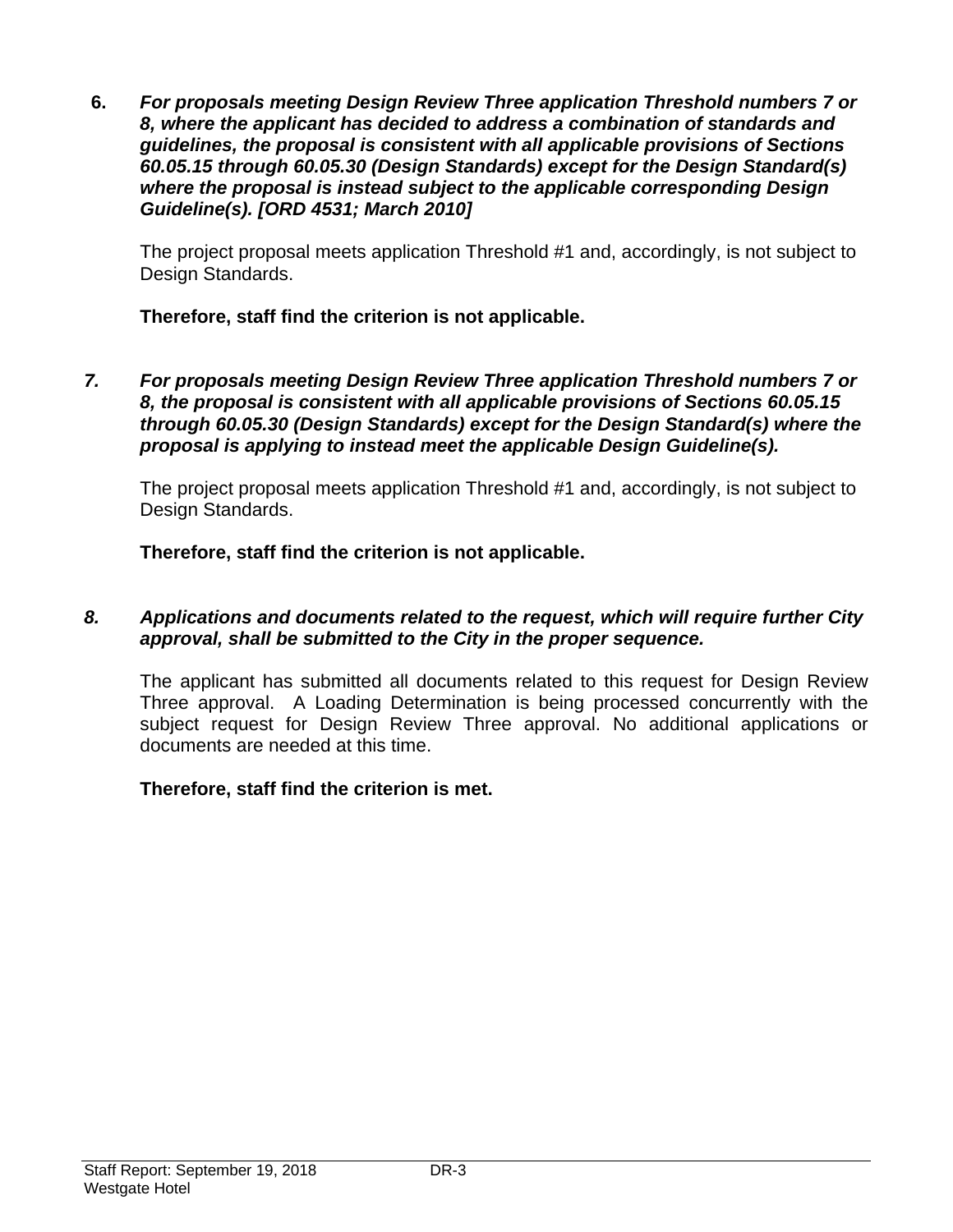## **DESIGN REVIEW GUIDELINES ANALYSIS**

In the following analysis, staff have only identified the Design Guidelines which are relevant to the subject development proposal. Non-relevant Guidelines have been omitted.

**60.05.35** *Building Design and Orientation Guidelines. Unless otherwise noted, all guidelines apply in all zoning districts.*

## *1. Building Elevation Design Through Articulation and Variety*

B. *Building elevations should be varied and articulated to provide visual interest to pedestrians. Within larger projects, variations in architectural elements such as: building elevations, roof levels, architectural features, and exterior finishes should be provided.* (Standard 60.05.15.1.A and B)

The applicant states that the building elevations vary with the horizontal plane elements to create interest and engage pedestrians. The building is further articulated with significant glazing, awnings, and materials changes across the building faces.

Staff concurs that the hotel is sufficiently varied to provide visual interest.

## **Therefore, staff find the Guideline is met.**

C. *To balance horizontal features on longer building elevations, vertical building elements, such as building entries, should be emphasized. (Standard 60.05.15.1.B)*

The applicant states that the building architecture provides vertical elements that breaks down the building into smaller masses. Staff further notes that the vertical elements are emphasized by scoring, materials changes, varied building plane depths, and varied roof heights.

Staff concurs the hotel has vertical elements that balance the longer building elevations.

## **Therefore, staff find the Guideline is met.**

D. *Buildings should promote and enhance a comfortable pedestrian scale and orientation. This guideline does not apply to buildings in industrial districts where the principal use of the building is manufacturing, assembly, fabricating, processing, packing, storage, wholesale or distribution activities.*  (Standard 60.05.15.1.B)

The applicant states that windows, planters, and awnings, as well as emphasized entry elements help the building engage with the pedestrians, providing a connection from the outside to the interior.

Staff concurs that the hotel promotes a comfortable pedestrian scale.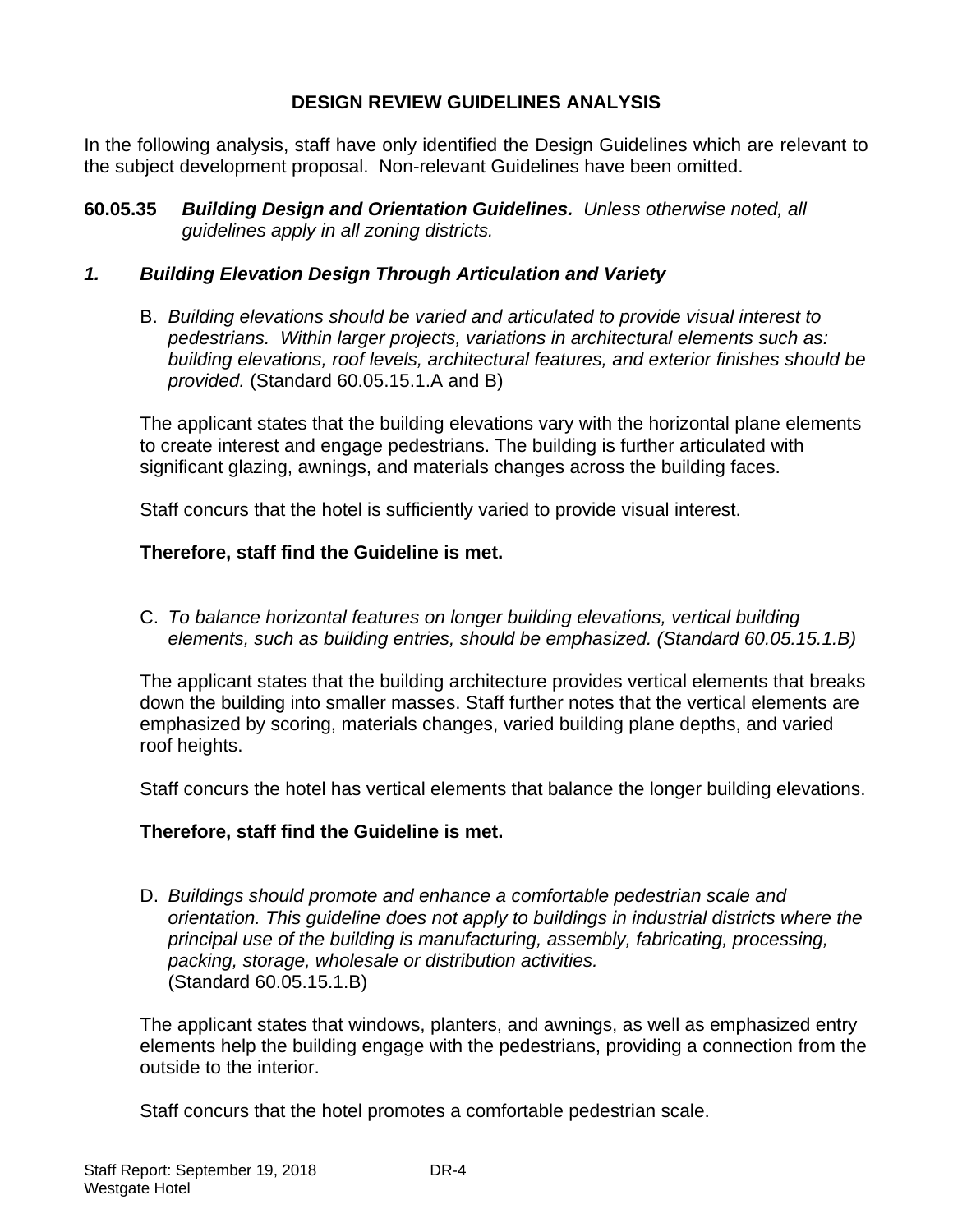## **Therefore, staff find the Guideline is met.**

*E. Building elevations visible from and within 200 feet of an adjacent street or major parking area should be articulated with architectural features such as windows, dormers, off-setting walls, alcoves, balconies or bays, or by other design features that reflect the building's structural system. Undifferentiated blank walls facing a street, common green, shared court, or major parking area should be avoided.*  (Standards 60.05.15.1.B, C, and D)

The applicant states that the building incorporates offset walls, extensive windows and entry elements to provide interest. Parking is screened from view of the street.

Staff concurs the hotel provides sufficiently articulated elevations.

## **Therefore, staff find the Guideline is met.**

#### *2. Roof Forms as Unifying Elements*

- A. *Roof forms should be distinctive and include variety and detail when viewed from the street. Sloped roofs should have a significant pitch and building focal points should be highlighted.* (Standards 60.05.15.2.A and B)
- B. *Flat roofs should include distinctive cornice treatments*. (Standard 60.05.15.2.C)

The applicant states that the building has various parapet heights to break up the roofline, and a mix of brick, metal, and cement figer cornice elements have been provided.

Staff concurs that the flat roofs of both hotels are broken up by height changes, and defined by a simple band cornice.

## **Therefore, staff find the Guideline is met.**

#### *3. Primary building entrances*

A. *The design of buildings should incorporate features such as arcades, roofs, porches, alcoves, porticoes, awnings, and canopies to protect pedestrians from the rain and sun. This guideline does not apply to buildings in Industrial districts where the principal use of the building is manufacturing, assembly, fabricating, processing, packing, storage, wholesale or distribution activities.* (Standard 60.05.15.3.A)

The applicant states that awnings have been provided along the hotel entry elements to provide weather protection. Staff concurs that sufficient awnings are provided.

#### **Therefore, staff find the Guideline is met.**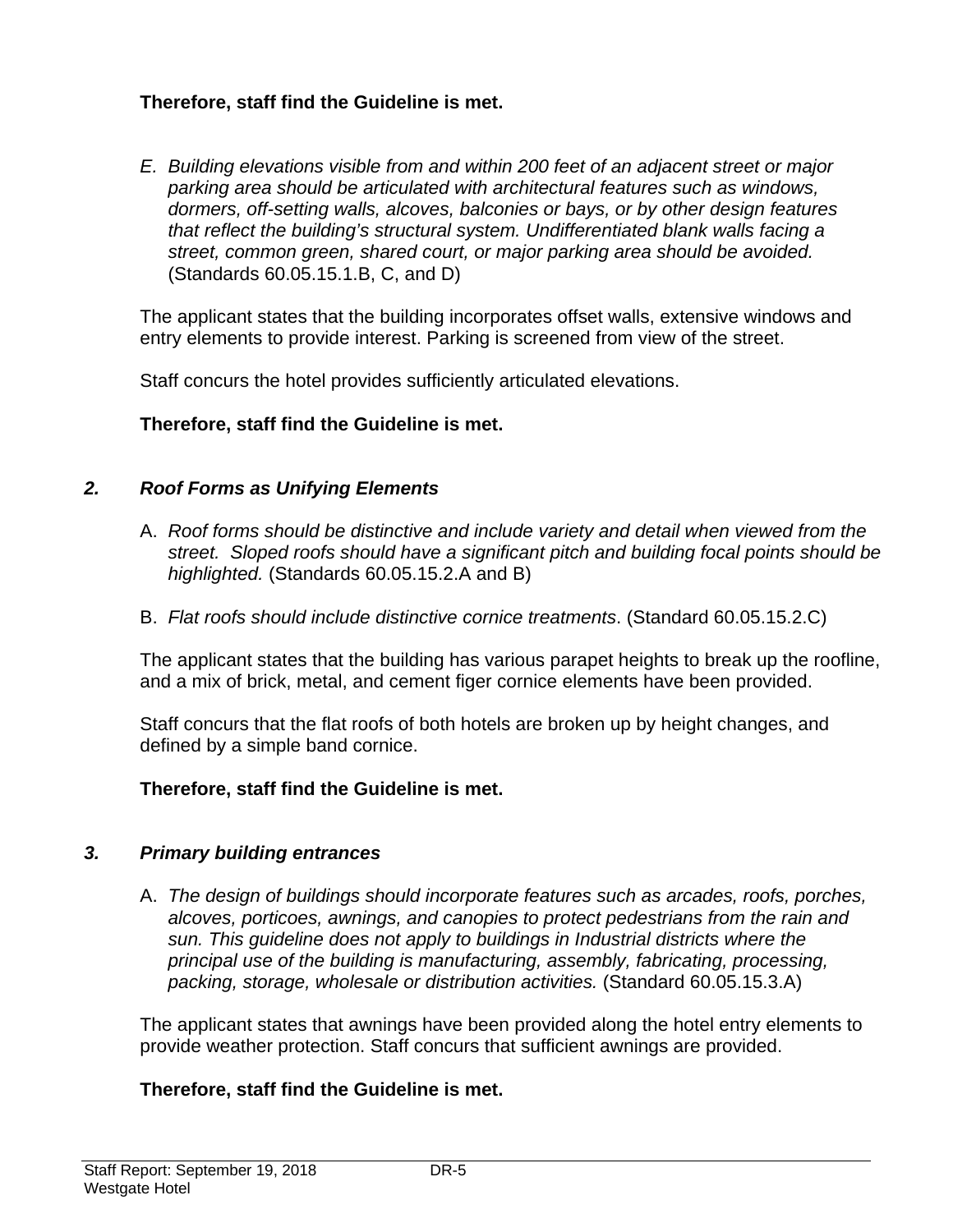B. *Special attention should be given to designing a primary building entrance that is both attractive and functional. Primary entrances should incorporate changes in mass, surface, or finish to emphasize the entrance.* (Standard 60.05.15.3.B)

The applicant states that the primary entrance for the restaurant has been embellished with awnings and storefront windows, and the hotel entrance is enhanced by a protruding metal awning.

Staff concurs that the primary entrances are emphasized..

## **Therefore, staff find the Guideline is met.**

## *4. Exterior Building Materials*

A. *Exterior building materials and finishes should convey an impression of permanence and durability. Materials such as masonry, stone, wood, terra cotta, and tile are encouraged. Windows are also encouraged, where they allow views to interior activity areas or displays*. (Standard 60.05.15.4.A)

The applicant states a mix of brick and fiber cement panels along with board formed concrete and metal trim accents are utilized to convey permanence. Staff notes that building facaces contain significant windows to allow views into first floor interiors.

Staff concurs that the materials proposed provide an impression of permanence.

# **Therefore, staff find the Guideline is met.**

B. *Where masonry is used for exterior finish, decorative patterns (other than running bond pattern) should be considered, especially at entrances, building corners and at the pedestrian level. These decorative patterns may include multi-colored masonry units, such as brick, tile, stone, or cast stone, in a layered or geometric pattern, or multi-colored ceramic tile bands used in conjunction with materials such as concrete*. *This guideline does not apply to developments in Industrial zones, where masonry is used for exterior finishes.* (Standards 60.05.15.4.B and C)

The applicant states that the brick utilized will be a running bond, including decorative brick banding between the first and second floor as well as the parapet element. Staff notes that brick is one of several materials types used on the building elevations. The brick is to emphasize vertical elements to break up the building elevation, and does not provide the effect of excessive running bond.

# **Therefore, staff find the Guideline is met.**

*5. Screening of Equipment. All roof, surface, and wall-mounted mechanical, electrical, communications, and service equipment should be screened from view from adjacent public streets by the use of parapets, walls, fences, enclosures, dense evergreen*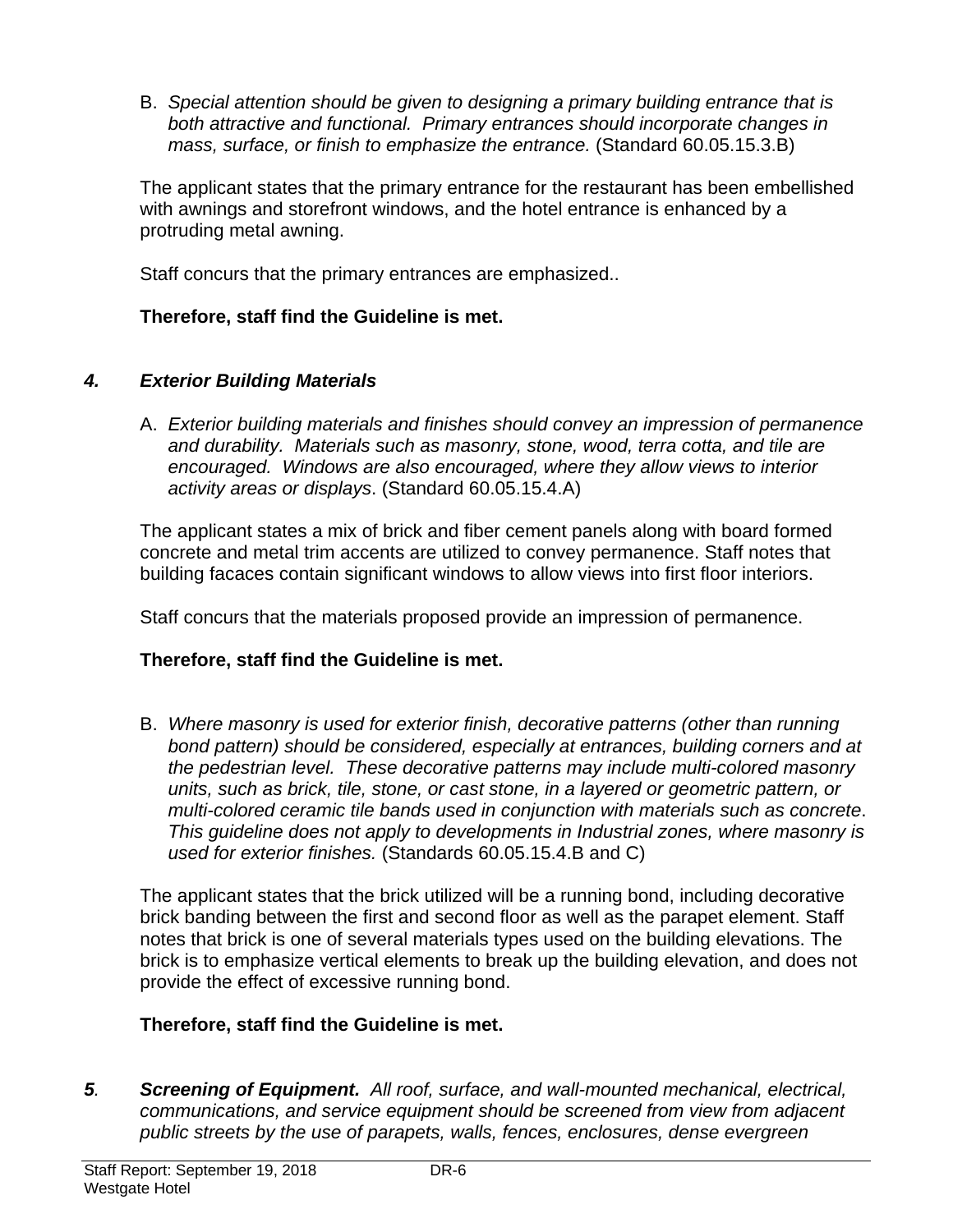*foliage, or by other suitable means.* (Standards 60.05.15.5.A through C)

The applicant states that all equipment will be in room interiors or on the roof. Staff recommends a condition of approval that all equipment shall be screened at the time of installation through parapet walls, plantings, or other suitable means.

## **Therefore, by meeting the conditions of approval, staff find the Guideline is met.**

## *6. Building location and orientation in Commercial and Multiple Use zones.*

A. *Buildings should be oriented toward and located within close proximity to public streets and public street intersections. The overall impression should be that architecture is the predominant design element over parking areas and landscaping. Property size, shape and topographical conditions should also be considered, together with existing and proposed uses of the building and site, when determining the appropriate location and orientation of buildings. (Standards 60.05.15.6.A and B) [ORD 4462; January 2008] [ORD 4531; April 2010] [ORD 4706; May 2017]* 

The applicant states that the building is located at the property with orientation towards public streets on both frontage. Parking is screen by the building, and landscaping is provided to soften the building edge. Staff concurs that the building is the predominant element on the site when viewed from the street.

## **Therefore, staff find the Guideline is met.**

B. *On Class 1 Major Pedestrian Routes, the design of buildings located at the intersection of two streets should consider the use of a corner entrance to the building. (Standards 60.05.15.6.B and D) [ORD 4531; April 2010]* 

The applicant states that the restaurant's main entrance is at the corner of SW Rose Biggi and SW Center Street. Both streets are Major Pedestrian Routes. Staff concurs that the building locates a primary entrance at the corner of the two Class 1 Major Pedestrian Routes.

## **Therefore, staff find the Guideline is met.**

C. *On Class 1 Major Pedestrian Routes, building entrances should be oriented to streets, or have reasonably direct pedestrian connections to streets and pedestrian and transit facilities. (Standards 60.05.15.6.C and D)* 

The applicant states that building entrances for the restaurant and hotel are placed at the edge of the property, oriented towards the pubic streets and the corner of SW Rose Biggi and SW Crescent. Staff concurs that the building entrances are oriented towards public streets.

## **Therefore, staff find the Guideline is met.**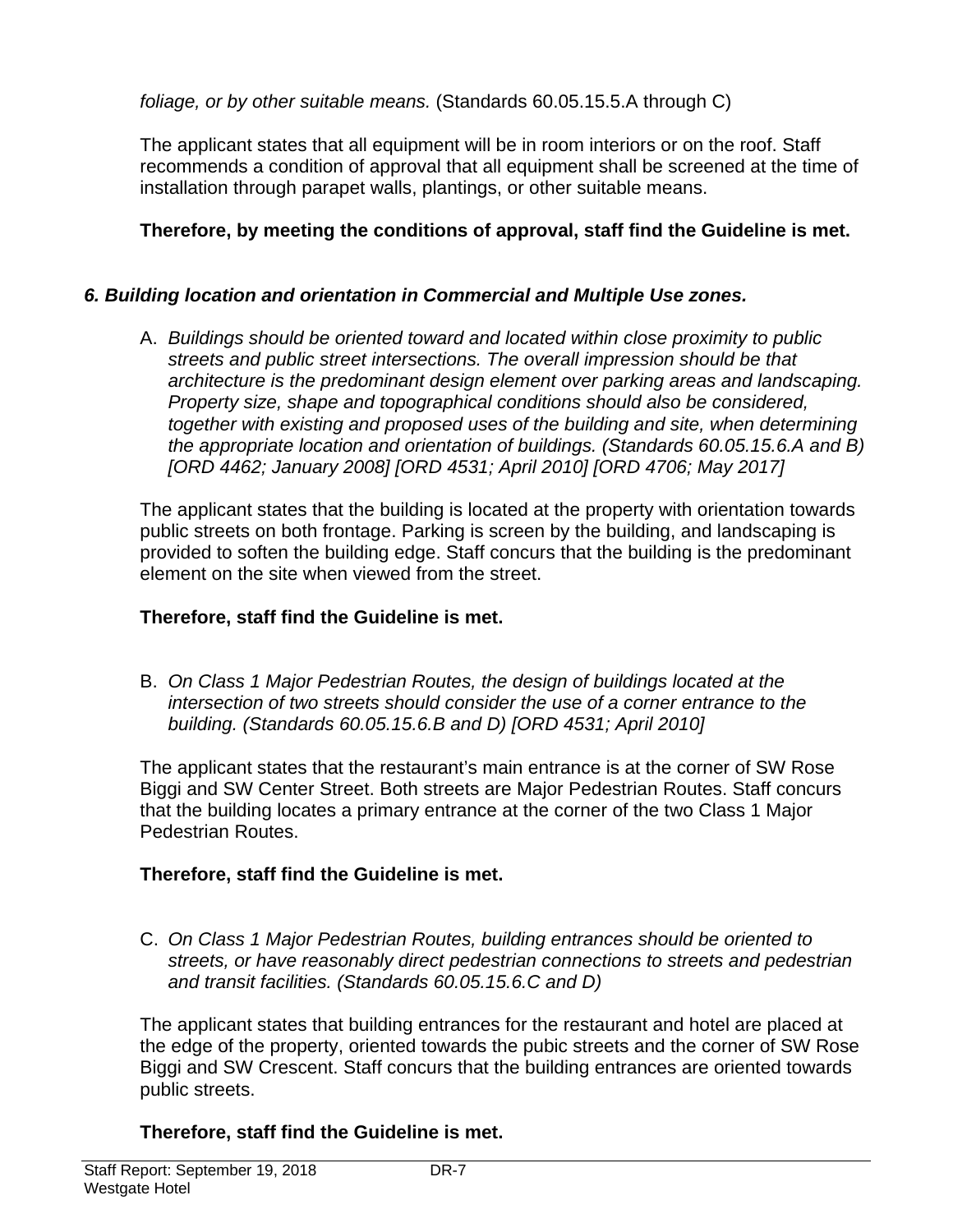D. *Primary building entrances should be oriented toward and located in close proximity to public streets and public street intersections. Property size, shape and topographical conditions should also be considered. (Standard 60.05.15.6.E)* 

The applicant states that primary building entrances for the restaurant and hotel are placed at the edge of the property, oriented towards the pubic streets and the corner of SW Rose Biggi and SW Crescent. Staff concurs that the primary building entrances are oriented towards public streets.

## **Therefore, staff find the Guideline is met.**

## *7. Building scale along Major Pedestrian Routes.*

- A. *Architecture helps define the character and quality of a street. Along Major Pedestrian Routes, low height, single story buildings located at the right-of-way edge are discouraged except where detached single family dwellings are permitted. (Standards 60.05.15.7.A and B) [ORD 4542; June 2010]*
- B. *Building heights at or near the street should help form a sense of enclosure, but should not create an undifferentiated high wall out of scale with pedestrians. Building heights at the street edge should be no higher than sixty (60) feet without the upper portions of the building being set back from the vertical building line of the lower building stories. (Standard 60.05.15.7.A) [ORD 4531; April 2010]*

The applicant states that building is five stories, with the building height varying from 58 feet to 68 feet. The building height is compatible with the adjacent five and six story buildings currently under construction. The proposed hotel scale will help create a sense of enclosure while the pedestrian oriented elements, such as awnings, windows and planters, will maintain a pedestrian scale. Staff concur that the scale of architecture defines the character of the street with pedestrian orientation and provides a sense of enclosure

## **Therefore, staff find the Guidelines are met.**

# *8. Ground floor elevations on commercial and multiple use buildings.*

A. *Excluding residential only development, ground floor building elevations should be pedestrian oriented and treated with windows, display areas or glass doorway openings to the extent possible and where appropriate to the design and use of the building. This guideline particularly applies to ground floor building elevations situated along Major Pedestrian Routes. (Standard 60.05.15.8.A) [ORD 4531; April 2010]* 

The applicant states that the ground floor elevations provide glazing in and around the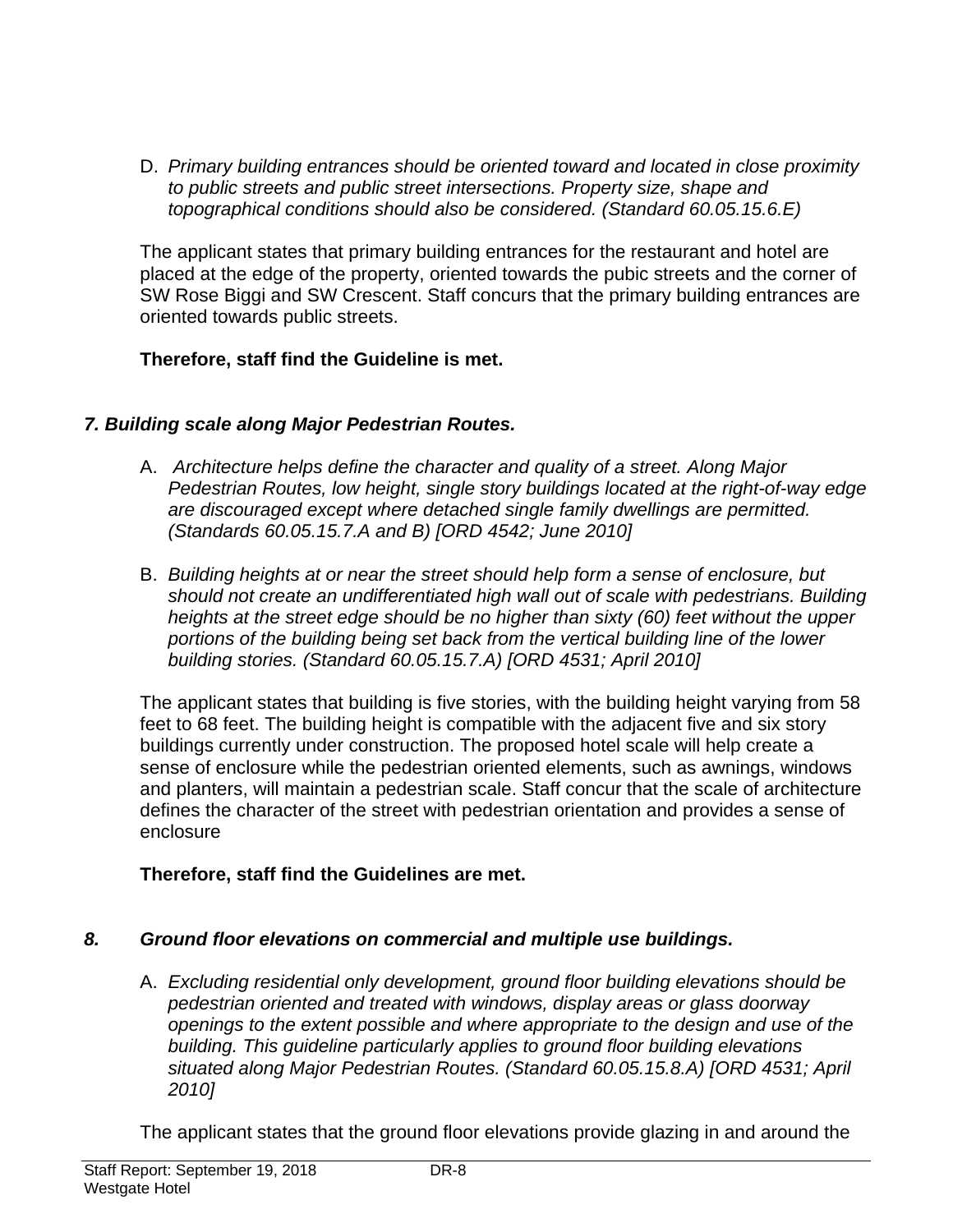primary entrances, allowing views into the hotel lobby and restaurant spaces. Staff concurs that pedestrian oriented windows and glazing are provided.

## **Therefore, staff find the Guideline is met.**

B. *Except those used exclusively for residential use, ground floor elevations that are located on a Major Pedestrian Route, sidewalk, or other space where pedestrians are allowed to walk should provide weather protection for pedestrians on building elevations. (Standard 60.05.15.8.B)* 

The applicant states that awnings are provided along both street frontages, providing weather protection. Staff concurs that awnings are provided for pedestrian weather protection.

## **Therefore, staff find the Guideline is met.**

- **60.05.40.** *Circulation and Parking Design Guidelines. Unless otherwise noted, all guidelines apply in all zoning districts*.
- *1. Connections to public street system. The on-site circulation system and the abutting street system should provide for efficient access and circulation, and should connect the project to abutting streets.* (Standard 60.05.40.1)

The applicant states that vehicle circulation is provided through a shared driveway on SW Crescent. Pedestrian access to the site is provided on both SW Crescent and SW Rose Biggi. Two building entrances are located on SW Crescent.

The proposal can be found to adequately connect to the public transportation system.

## **Therefore, staff find the Guideline is met.**

## *2. Loading area, solid waste facilities, and similar improvements.*

A. *On-site service, storage and similar activities should be designed and located so that these facilities are screened from an abutting public street.* (Standard 60.05.20.2)

The applicant states that loading areas are accessed from a shared driveway on SW Crescent, and is set back from the street. The waste facility is located in a trash on the southwest corner of the site, away from the public streets

## **Therefore, staff find the Guideline is met.**

## *3. Pedestrian circulation.*

A. *Pedestrian connections should be made between on-site buildings, parking areas,*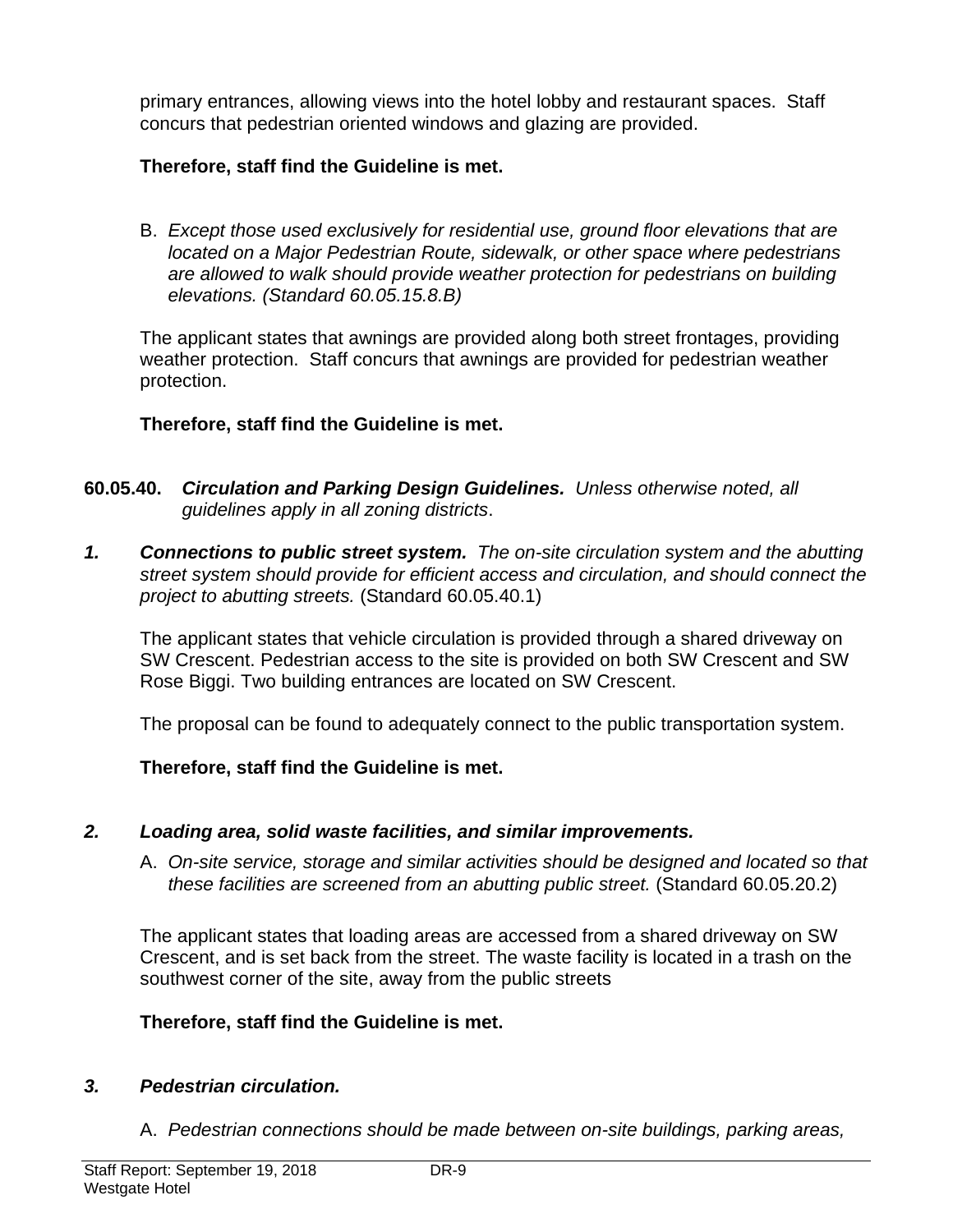*and open spaces.* (Standard 60.05.20.3.A)

The applicant provides a series of pedestrian connections and paths throughout the site connecting shared access drive, building entrances, and parking areas to each other and to the public street system. The pedestrian connections through the development and to adjacent streets are sufficient.

## **Therefore, staff find the Guideline is met.**

B. *Pedestrian connections should connect on-site facilities to abutting pedestrian facilities and streets unless separated by barriers such as natural features, topographical conditions, or structures.* (Standard 60.05.20.3.A)

The applicant provides connections to all adjacent public streets which are direct and logical. Staff concurs with the applicant that sufficient pedestrian connections to adjacent streets and pedestrian facilities are provided.

## **Therefore, staff find the Guideline is met.**

C. *Pedestrian connections should link building entrances to nearby streets and other pedestrian destinations.* (Standard 60.05.20.3.B)

The applicant has located the building entrances at or near the property line, providing direct access to public streets.

## **Therefore, staff find the Guideline is met.**

D. *Pedestrian connections to streets through parking areas should be evenly spaced and separated from vehicles* (Standard 60.05.20.3.C through E)

The applicant provides pedestrian connections that run through the parking area and are separated from drive aisles and parking areas where possible.

## **Therefore, staff find the Guideline is met.**

*E. Excluding manufacturing, assembly, fabricating, processing, packing, storage and wholesale and distribution activities which are the principle use of a building in industrial districts, pedestrian connections designed for high levels of pedestrian activity should be provided along all streets. (Standard 60.05.20.3.A through H)* 

The applicant provides sidewalks along all public streets as well as a sufficient internal pedestrian walkway system. Staff concurs that the pedestrian system is adequate.

## **Therefore, staff find the Guideline is met.**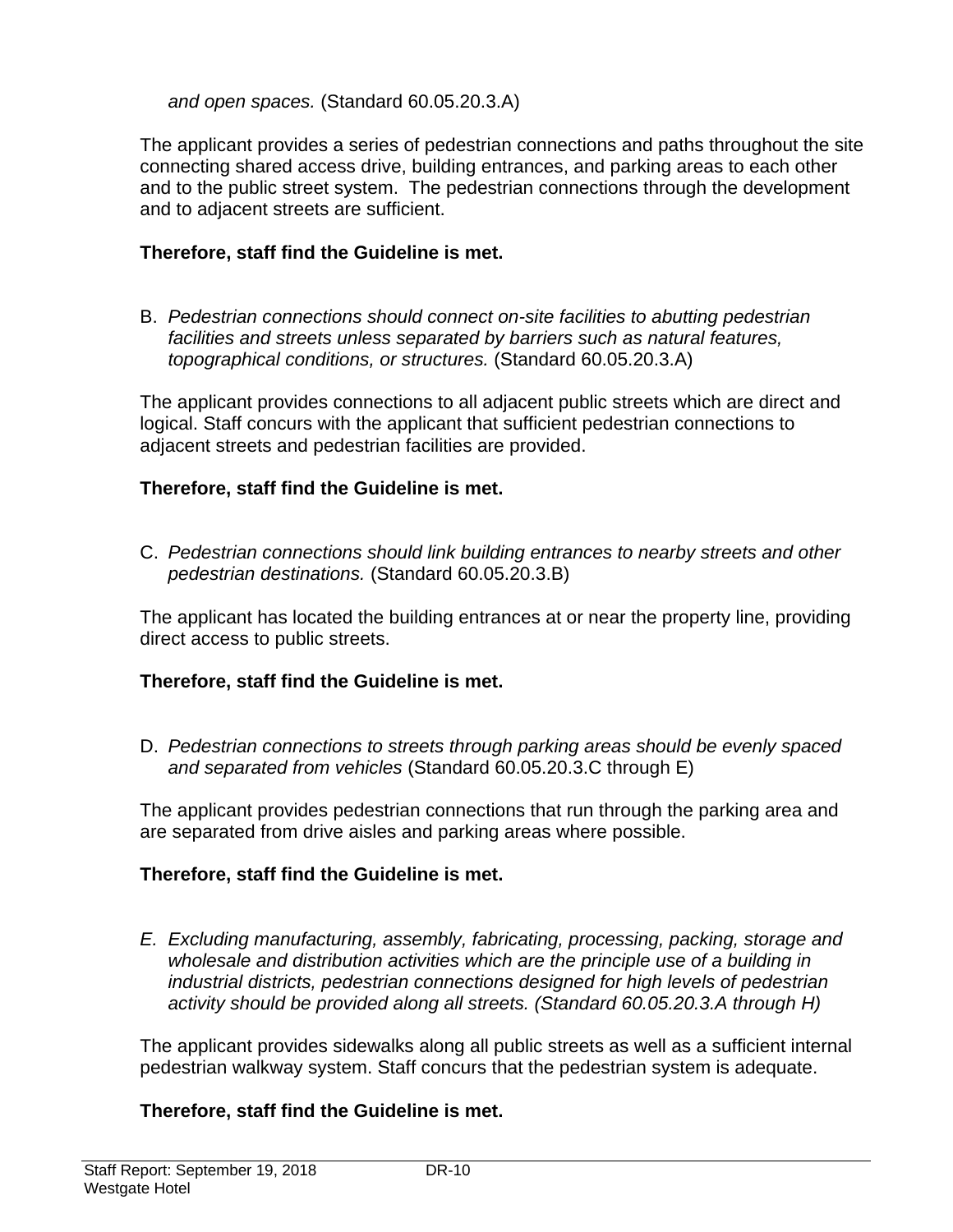F. *Pedestrian connections should be designed for safe pedestrian movement and constructed of hard durable surfaces. (Standards 60.05.20.3.F through G)* 

Pedestrian ways are designed for safe movement and constructed with hard surface materials. Staff concurs that the applicant has proposed hard durable differentiated surfaces for pedestrian connections.

## **Therefore, staff find the Guideline is met.**

*4. Street frontages and parking areas. Landscape or other screening should be provided when surface parking areas are located along public streets.* (Standard 60.05.20.4)

The applicant states that the parking has been screened from public streets by the building. Landscaping is provided along the southern edge of the parking lot, to limit help screen the view from the TriMet rail line. Staff concurs that proper screening is provided to screen parking from public streets.

## **Therefore, staff find the Guideline is met.**

*5. Parking area landscaping. Landscape islands and a tree canopy should be provided to minimize the visual impact of large parking areas.* (Standard 60.05.20.5.A through D)

The applicant proposes landscape islands containing trees and ground cover. The landscape islands and surrounding vegetation are designed to mitigate the impact of the parking areas.

## **Therefore, staff find the Guideline is met.**

# **6. Off-Street parking frontages in Multiple Use zones**

- *A. Surface parking should occur to the side or rear of buildings and should not occur at the corner of two Major Pedestrian Routes.* (Standard 60.05.20.6)
- *B. Surface parking areas should not be the predominant design element along Major Pedestrian Routes and should be located on the site to safely and conveniently serve the intended users of the development, without precluding future site intensification.* (Standard 60.05.20.6)

The applicant has located the parking at the rear of the building and has located the building at the corner of SW Rose Biggi and SW Crescent, two Major Pedestrian Routes. The parking lot is screened by the building, and not readily visible from public streets. Much of the parking is located underneath upper stories of development, therefore not precluding building intensification.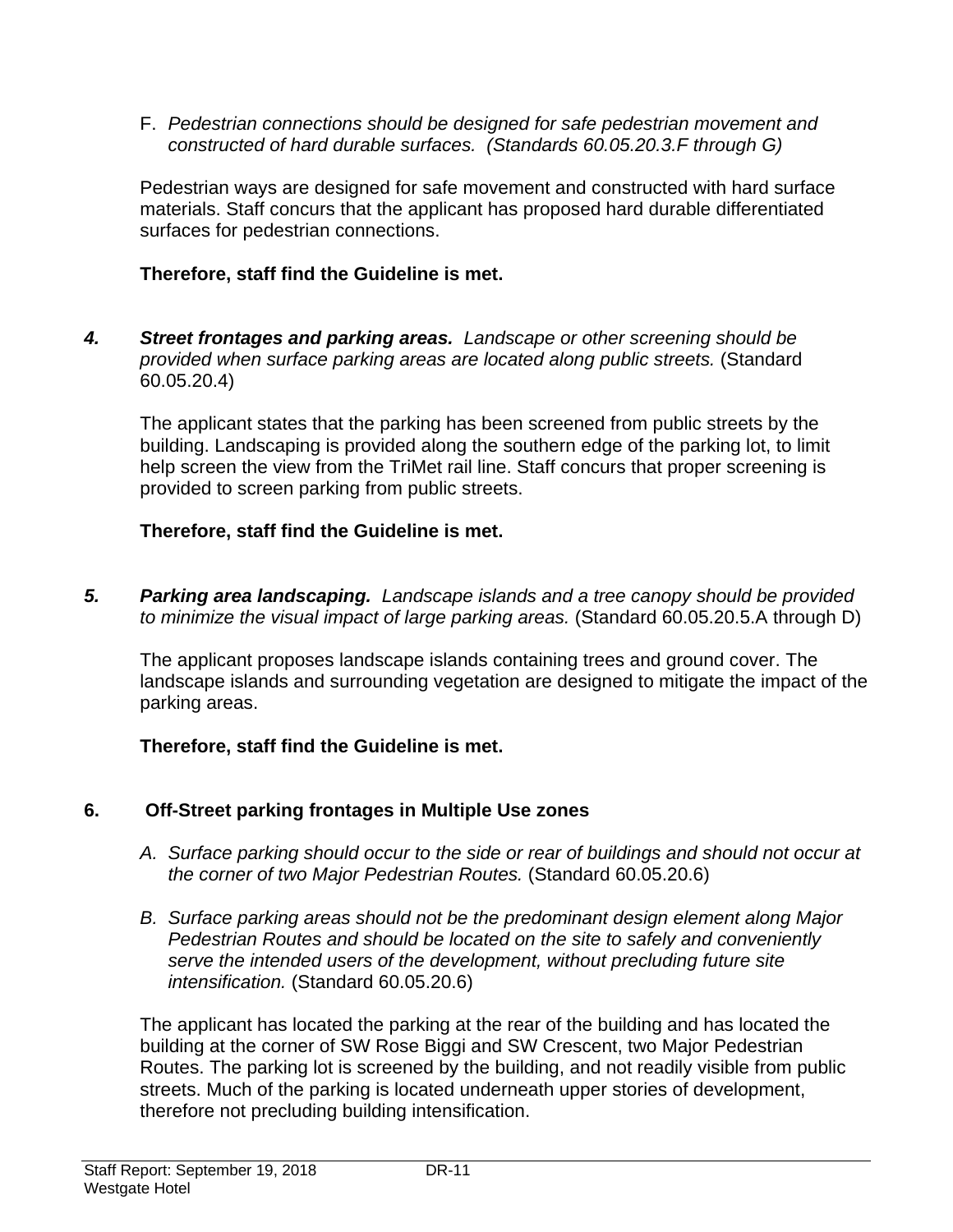## **Therefore, staff find the Guideline is met.**

#### **7. Sidewalks along streets and primary building elevations in Commercial and Multiple Use zones.**

- *A. Pedestrian connections designed for high levels of pedestrian activity should be provided along all streets.* (Standard 60.05.20.7.A)
- *B. Pedestrian connections should be provided along primary building elevations having building and tenant entrances.* (Standard 60.05.20.7.B)

The applicant has provided primary entrances for the hotel and restaurant on SW Crescent. An additional pedestrian connection is provided on SW Rose Biggi providing access to the parking lot.

## **Therefore, staff find the Guideline is met.**

#### **8. Connect on-site buildings, parking, and other improvements with identifiable streets and drive aisles in Residential, Commercial and Multiple Use zones.**

- *A. On-Site vehicle circulation should be easily recognized and identified, and include a higher level of improvements such as curbs, sidewalks, and landscaping compared to parking lot aisles.* (Standard 60.05.20.8)
- B. *Long, continuous parking aisles should be avoided if possible, and landscaped as necessary to minimize the visual impact.* (Standard 60.05.20.8)

Staff notes that on-site circulation is limited to a single parking lot drive aisle, and pedestrian walkways wrap the building. The pedestrian walkways are distinct from the parking lot drive aisle.

## **Therefore, staff find the Guideline is met.**

**60.05.45.** *Landscape, Open Space and Natural Areas Design Guidelines. Unless otherwise noted, all guidelines apply in all zoning districts.*

#### *3. Minimum landscaping for conditional uses in Residential districts and for developments in Multiple Use, Commercial, and Industrial Districts.*

A. *Landscaping should soften the edges of buildings and parking areas, add aesthetic interest and generally increase the attractiveness of a development and its surroundings.* (Standard 60.05.25.3.A, B, and D)

The applicant states that planters are provided at street side elevations. The rear parking area contains landscape islands to soften the view from the TriMet rail line. Staff concurs that the proposed landscaping softens the edges of buildings and parking areas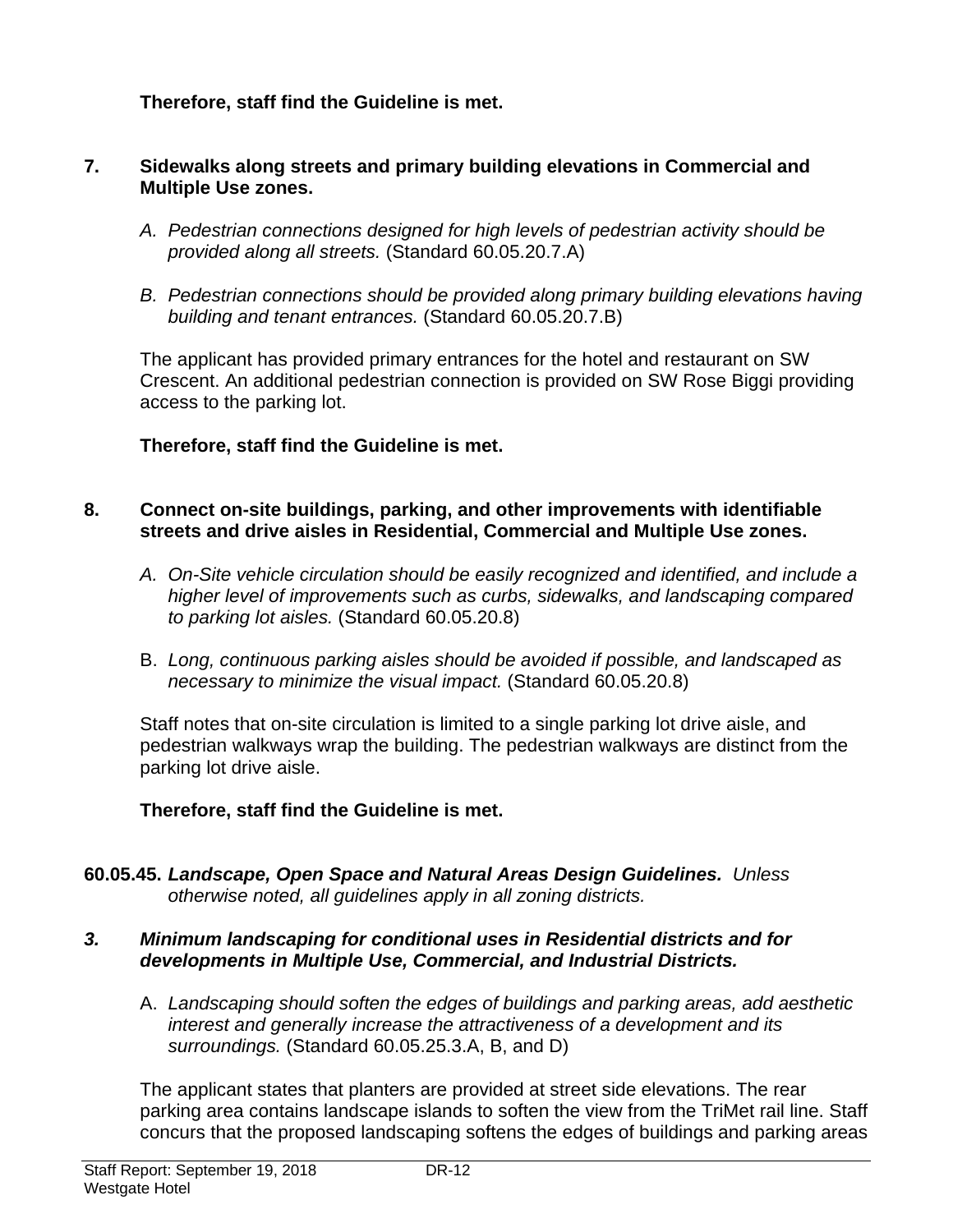and adds aesthetic interest.

## **Therefore, staff find the Guideline is met.**

*B. Plazas and common areas designed for pedestrian traffic should be surfaced with a combination of landscape and decorative pavers or decorative concrete.* (Standard 60.05.25.5.C)

The applicant states that the site size is unable to accommodate an at-grade plaza, but a second story outdoor space is provided with amenities for hotel guests. The common area will be hard surfaced.

## **Therefore, staff find the Guideline is met.**

C. *Use of native vegetation should be emphasized for compatibility with local and regional climatic conditions.* (Standard 60.05.25.3.A and B)

The applicant states that native landscape elements have been incorporated into the design. Staff concurs that the landscaping selected includes local vegetation that will be compatible with local conditions

## **Therefore, staff find the Guideline is met.**

D. *Existing mature trees and vegetation should be retained and incorporated, when possible, into the site design of a development.* (Standard 60.05.25.3.A and B)

The applicant states that there are no existing trees on-site. The site was previously a parking lot, and is currently a staging area for nearby construction.

## **Therefore, staff find the Guideline is not applicable.**

E. *A diversity of tree and shrub species should be provided in required landscaped areas.* (Standard 60.05.25.3)

The applicant states that a variety of trees, shrubs, grasses and groundcover are proposed. Staff concurs that a variety of trees and shrub species is provided.

## **Therefore, staff find the Guideline is met.**

## *7. Fences and Walls*

*A. Fences and walls should be constructed of attractive, durable materials.* (Standard 60.05.25.6)

The applicant states a low fence will be constructed between the parking area and the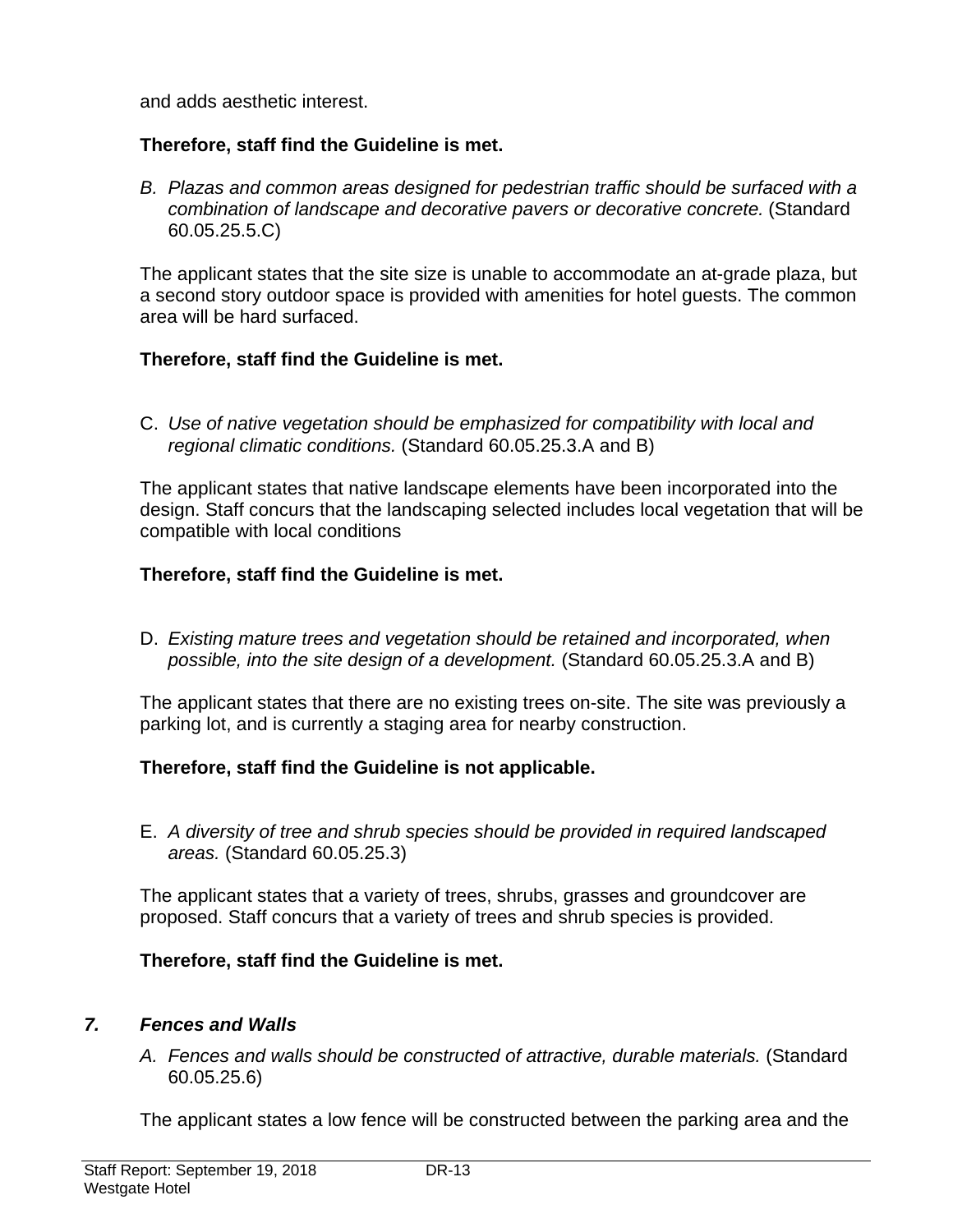TriMet rail line. Climbing vines are proposed to provide some screening. Staff concurs that the fencing is attractive and durable.

## **Therefore, staff find the Guideline is met.**

*B. Fences and walls constructed in front yards adjacent to public streets should provide the opportunity to view into the setback from the street unless high traffic volumes or other conflicts warrant greater security and protection.* (Standard 60.05.25.6)

No fences are proposed in the front yards or adjacent to public streets.

## **Therefore, staff find the Guideline is met.**

- *60.05.50. Lighting Design Guidelines. Unless otherwise noted, all guidelines apply in all zoning districts.* (Standard 60.05.30.1 and 2)
	- *1. Lighting should be utilized to maximize safety within a development through strategic placement of pole-mounted, non-pole mounted and bollard luminaries.*

The applicant's proposed lighting has been strategically placed to assure sufficient illumination across the site. Staff concurs that the site has sufficient illumination to ensure safety.

## **Therefore, staff find the Guideline is met.**

2. *Pedestrian scale lighting should be an integral part of the design concept except for industrial projects. Poles and fixtures for pole-mounted lighting should be of a consistent type throughout the project. The design of wall-mounted lighting should be appropriate to the architectural design features of the building.*

The applicant states fixtures are a mix of decorative lighting, backlighting and highlights to enhance the look of the building. Staff concurs the lighting is integrated into the project.

## **Therefore, staff find the Guideline is met.**

3. *Lighting should minimize direct and indirect glare impacts to abutting and adjacent properties and streets by incorporating lens-shields, shades or other measures to screen the view of light sources from residences and streets.*

The applicant states that all luminaires will be shielded and angled to minimize potential light trespass.

## **Therefore, staff find the Guideline is met.**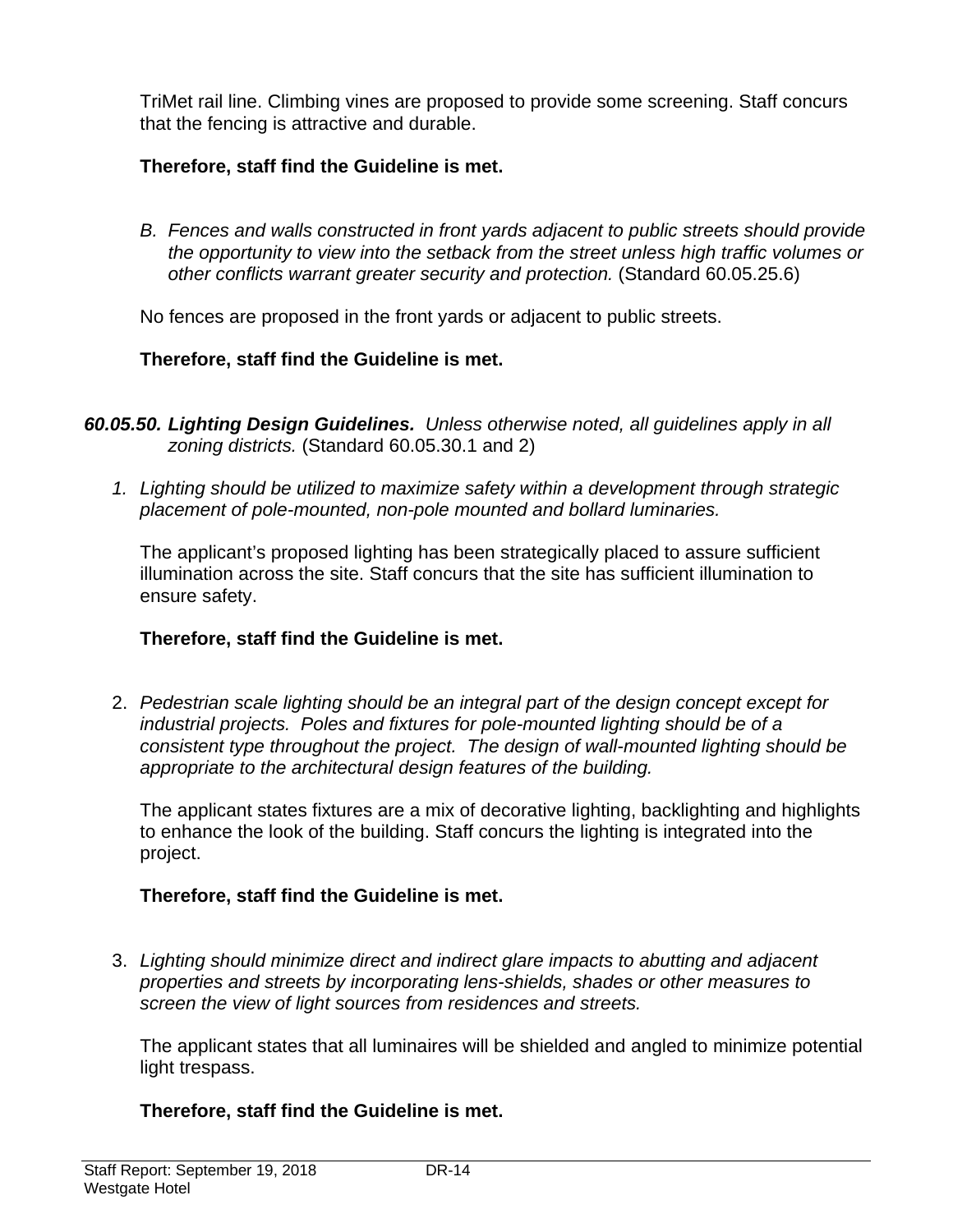*4. On-site lighting should comply with the City's Technical Lighting Standards. Where the proposal does not comply with the Technical Lighting Standards, the applicant should describe the unique circumstances attributed to the use or site where compliance with the standard is either infeasible or unnecessary.* 

The applicant provides a photometric plan which complies with the maximum property lighting of 0.5 footcandles, except along the northwest property line. The property line is located in the center of a shared drive aisle, which requires additional lighting for safe vehicle and pedestrian movements.

## **Therefore, staff find the Guideline is met.**

## **Recommendation**

Based on the facts and findings presented, staff recommend **APPROVAL** of **DR2018-0021 (Westgate Hotel),** subject to the applicable conditions identified in Attachment D.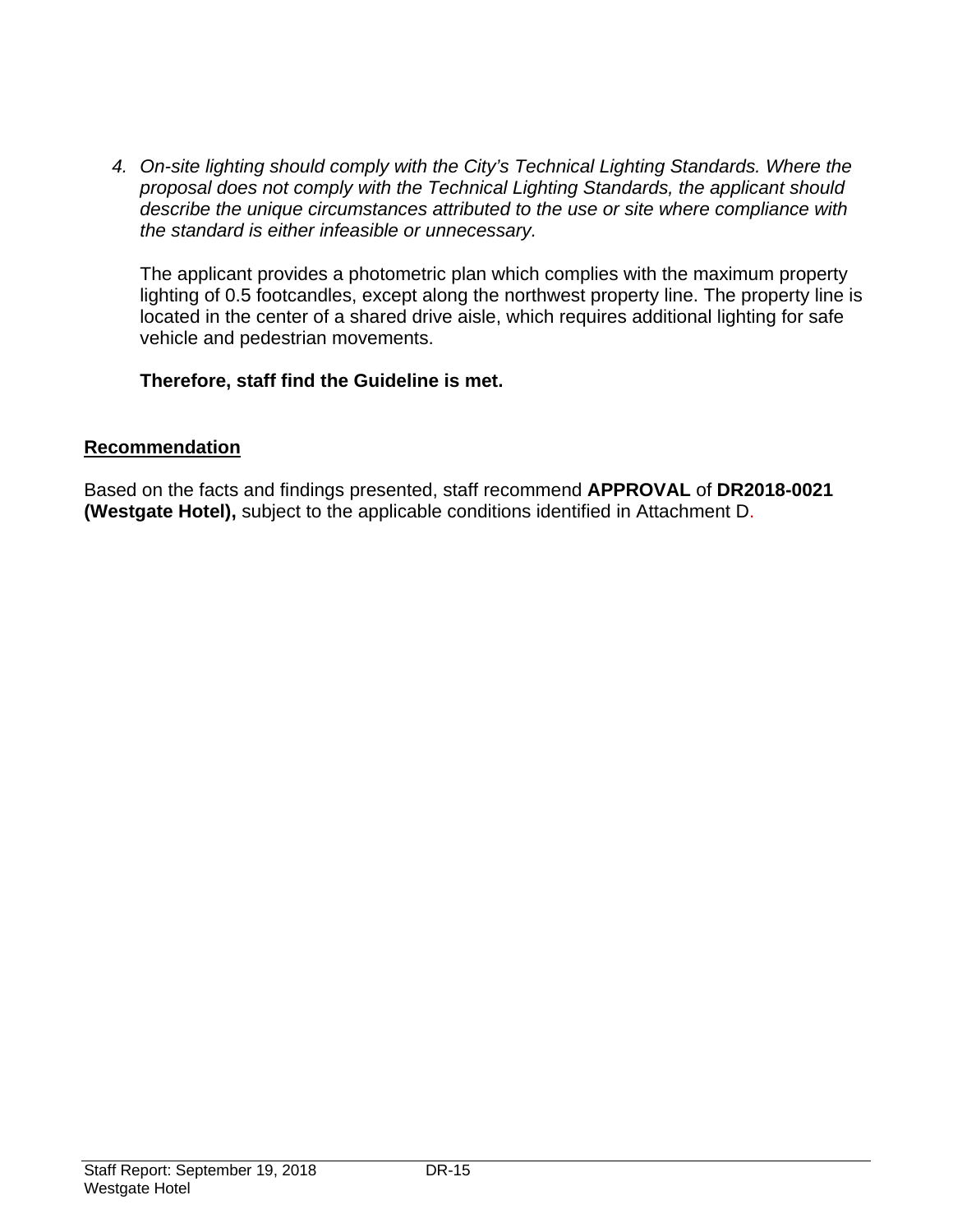#### **LO2018-0003 ANALYSIS AND FINDINGS FOR LOADING DETERMINATION APPROVAL**

## **Section 40.50.05 Loading Determination Application; Purpose**

*The purpose of a Loading Determination is to establish mechanism to determine or modify the required number of off-street loading spaces or modify the off-street loading space dimensions in advance of, or concurrent with, applying for approval of an application, development, permit, or other action.* 

## **Section 40.50.15.1.C Loading Determination Approval Criteria:**

*In order to approve a Loading Determination application, the decision making authority shall make findings of fact based on evidence provided by the applicant demonstrating that all the following criteria are satisfied:* 

#### *1. The proposal satisfies the threshold requirements for a Loading Determination application.*

The applicant proposes to reduce the number of loading berths required for the proposed development from two (2) Type B berths to one (1). The applicant's request to reduce the number of required loading spaces from two (2) to one meets Threshold 2 for a Loading Determination application:

*Threshold 2: A request to modify the total number of off-street loading spaces from the required number listed in Section 60.25 (Off-Street Loading) of this code.* 

**Therefore, staff finds that the criterion is met.** 

## *2. All City application fees related to the application under consideration by the decision making authority have been submitted.*

The applicant paid the required fee associated with a Loading Determination application.

**Therefore, staff finds that the criterion is met.** 

#### *3. The determination will not create adverse impacts, taking into account the total gross floor area and the hours of operation of the use.*

The applicant states that the project can successfully operate with one loading berth through the coordination of various loading needs of the hotel and the restaurant. The applicant states that deliveries requiring the loading berth would occur most but not all days, and that on-site laundry facilities significantly lower the loading needs.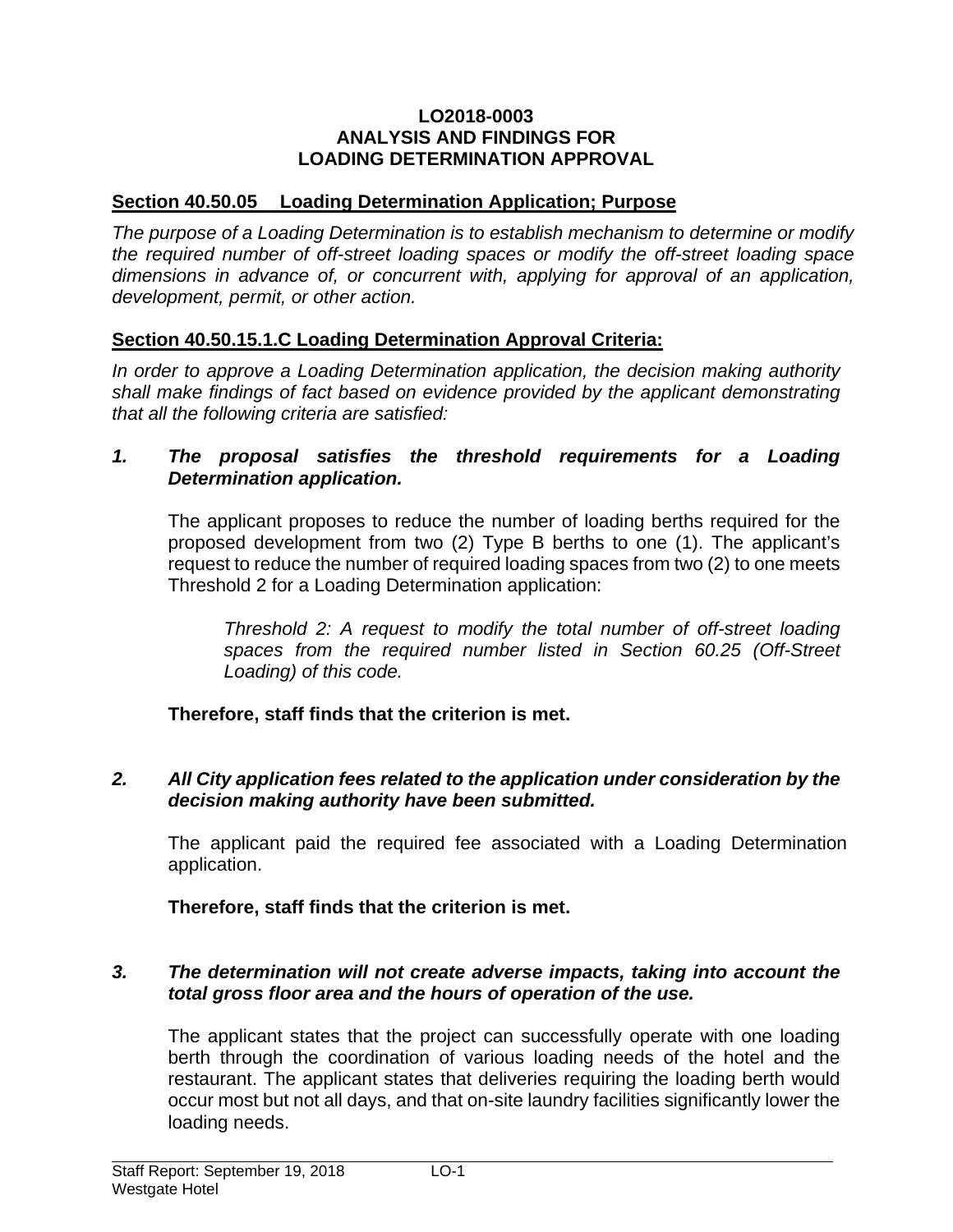The applicant states that the hotel will work with the restaurant to coordinate deliveries to utilize the singe loading berth. The applicant notes that as the hotel owner they have the ability to control the frequency and specific delivery times. The applicant has provided the following conceptual delivery schedule:

- Hotel deliveries:
	- o Non-perishable and bulk items will be delivered approximately once a week.
	- o Perishable deliveries could occur Monday and Wednesday morning, as well as Friday afternoon.
	- o Cisco breakfast and bar deliveries would occur once every 10 to 14 days.
	- $\circ$  Smaller deliveries will come in standard vans that fit in regular parking spaces.
- Restaurant deliveries:
	- o Non-perishable items would be delivered once a week in the afternoons
	- o Perishable items will be delivered weekday mornings, some restaurant types would received an additional bread and/or fish delivery, depending on the restaurant type.

The applicant states that this conceptual schedule is informed by the hotel developer's 30 years of experience managing hotels, including several in Oregon. Staff concurs that given the on-site facilities and applicant control of delivery times, the proposed loading space can adequate serve the proposed development without adverse impacts.

## **Therefore, staff finds that the criterion is met.**

#### *4. There are safe and efficient vehicular and pedestrian circulation patterns within the boundaries of the site and in connecting with the surrounding circulation system.*

The applicant states that the loading berth is served by the adjacent shared access driveway, providing safe, efficient vehicle movements away from the primary building entrances. No pedestrian connections will be obstructed by the loading berth. Staff concurs that the loading berth is in the best location for safe circulation patterns.

## **Therefore, staff finds that the criterion is met.**

## *5. The proposal will be able to reasonably accommodate the off-street loading needs of the structure.*

Staff cites the conceptual schedule identified in the response to criteria three. The loading needs can be met with one loading berth through coordinated delivery schedules.

## **Therefore, staff finds that the criterion is met.**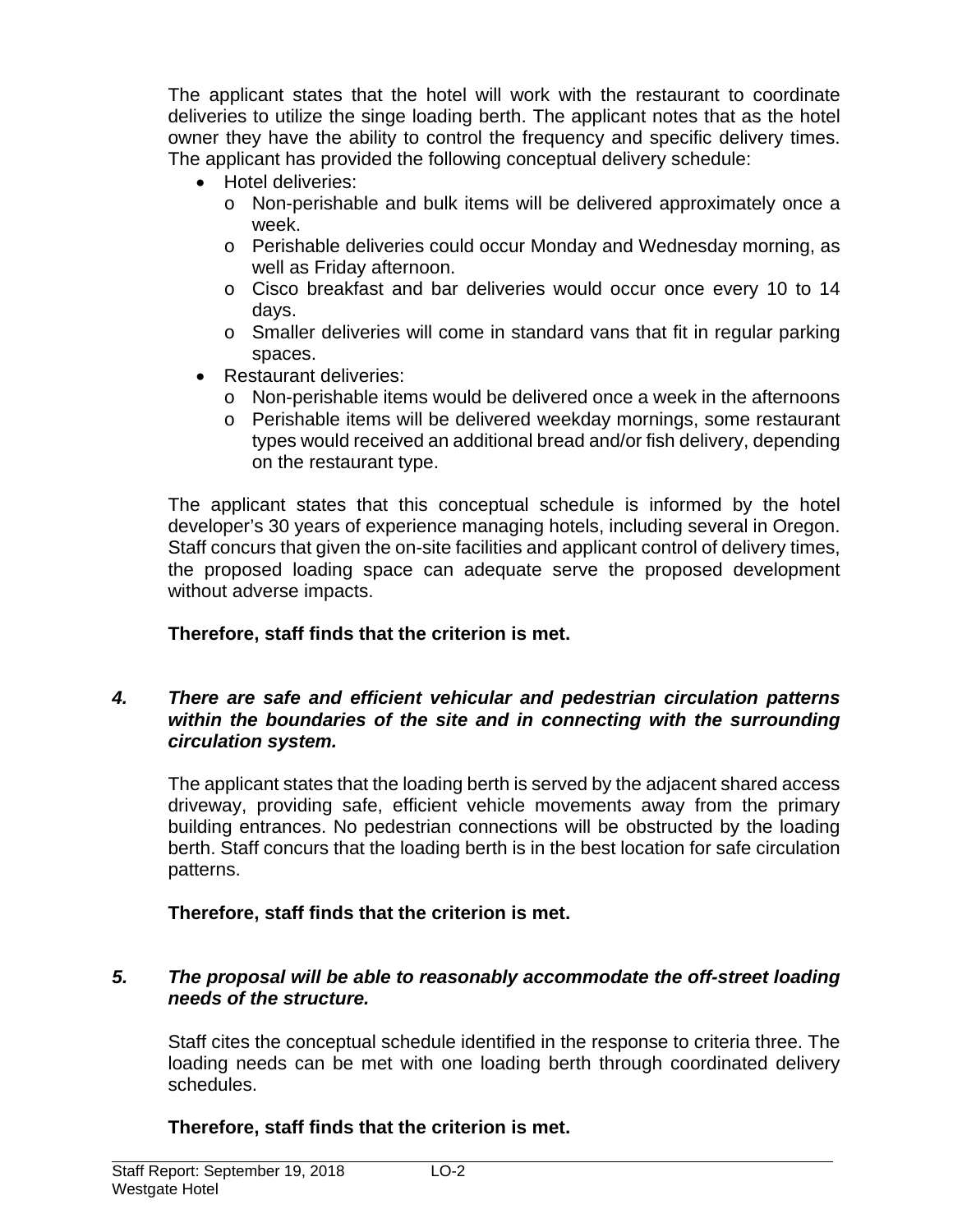*6. The proposal is consistent with all applicable provisions of Chapter 60 (Special Requirements) and that the improvements, dedications, or both required by the applicable provisions of Chapter 60 (Special Requirements) are provided or can be provided in rough proportion to the identified impact(s) of the proposal.* 

Staff cite the Facilities Review approval Criterion D which responds to this criterion in detail. Staff finds that the application complies with applicable provisions Chapter 60 nor can be made to comply through conditions of approval.

**Therefore, staff finds that the criterion is met.** 

*7. Adequate means are provided or can be provided to ensure continued periodic maintenance and necessary normal replacement of the following private common facilities and areas: drainage ditches, roads and other improved rights-of-way, structures, recreation facilities, landscaping, fill and excavation areas, screening and fencing, ground cover, garbage and recycling storage areas and other facilities not subject to periodic maintenance by the City or other public agency.* 

The applicant states that the site will be maintained as required. Staff finds nothing in the design or layout of the common facilities that would preclude adequate maintenance of the site. Additionally, staff sites Facilities Review criterion E as applicable.

**Therefore, staff finds that the criterion is met.** 

## *8. The proposal contains all applicable application submittal requirements as specified in Section 50.25.1 of the Development Code.*

The applicant has submitted all documents related to this request for Loading Determination approval. The application was submitted on February 14, 2018 and deemed complete on August 8, 2018.

## **Therefore, staff finds that the criterion is met.**

## *9. Applications and documents related to the request, which will require further City approval, shall be submitted to the City in proper sequence.*

The applicant has submitted all documents related to this request for Loading Determination approval. A Design Review Three application is being processed concurrently with the subject request for a Loading Determination. The Loading Determination application is dependent upon approval of the Design Review Three application. Staff recommend a condition of approval which states that approval of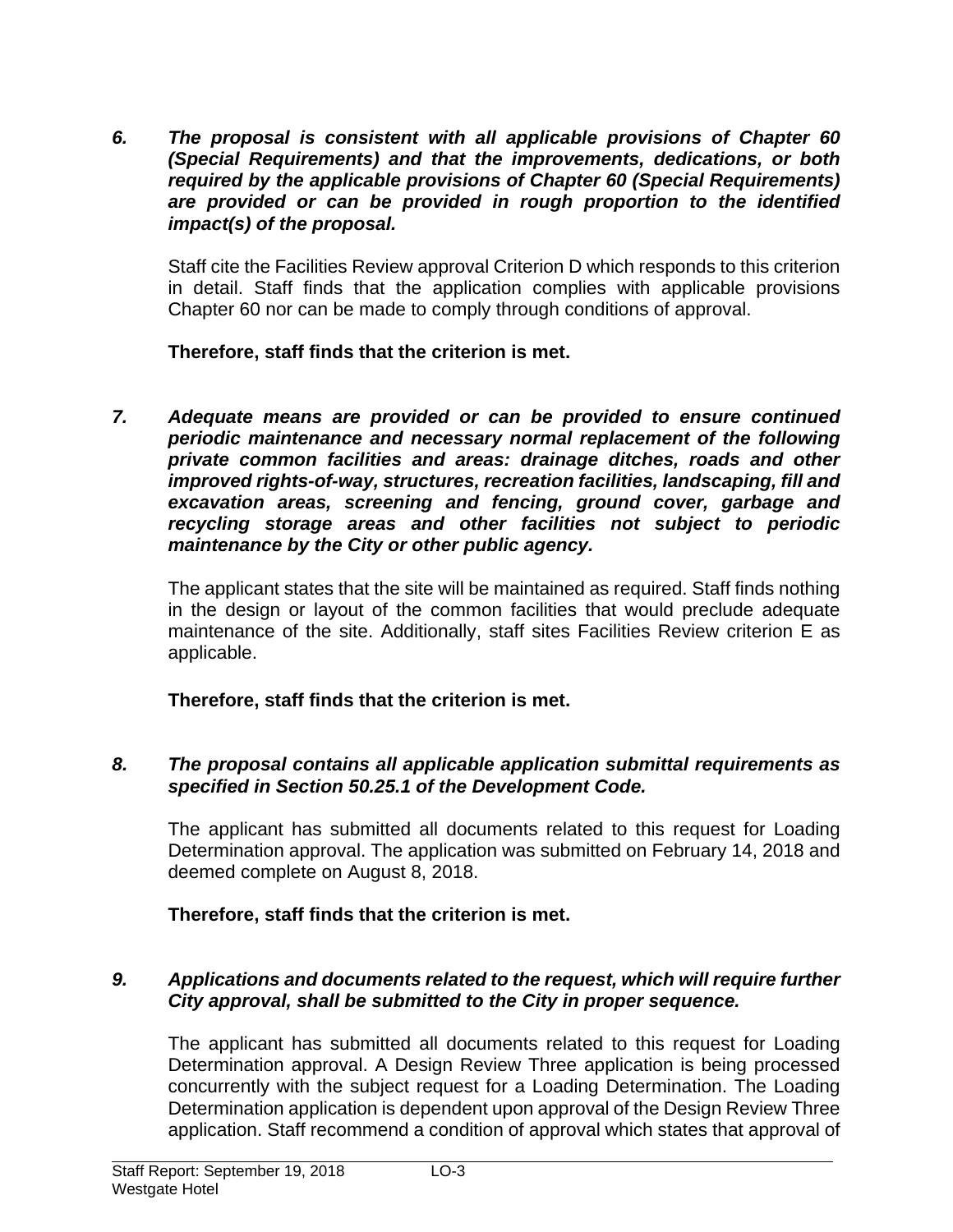the Loading Determination application is subject to approval of the Design Review Three application.

**Therefore, staff finds that by meeting the conditions of approval the criterion is met.** 

## **Recommendation**

Based on the facts and findings presented, staff recommend **APPROVAL** of **LO2018- 0003 (Westgate Hotel).** Should the Planning Commission find that the proposal meets the criteria for approval staff has recommended conditions of approval in Attachment D.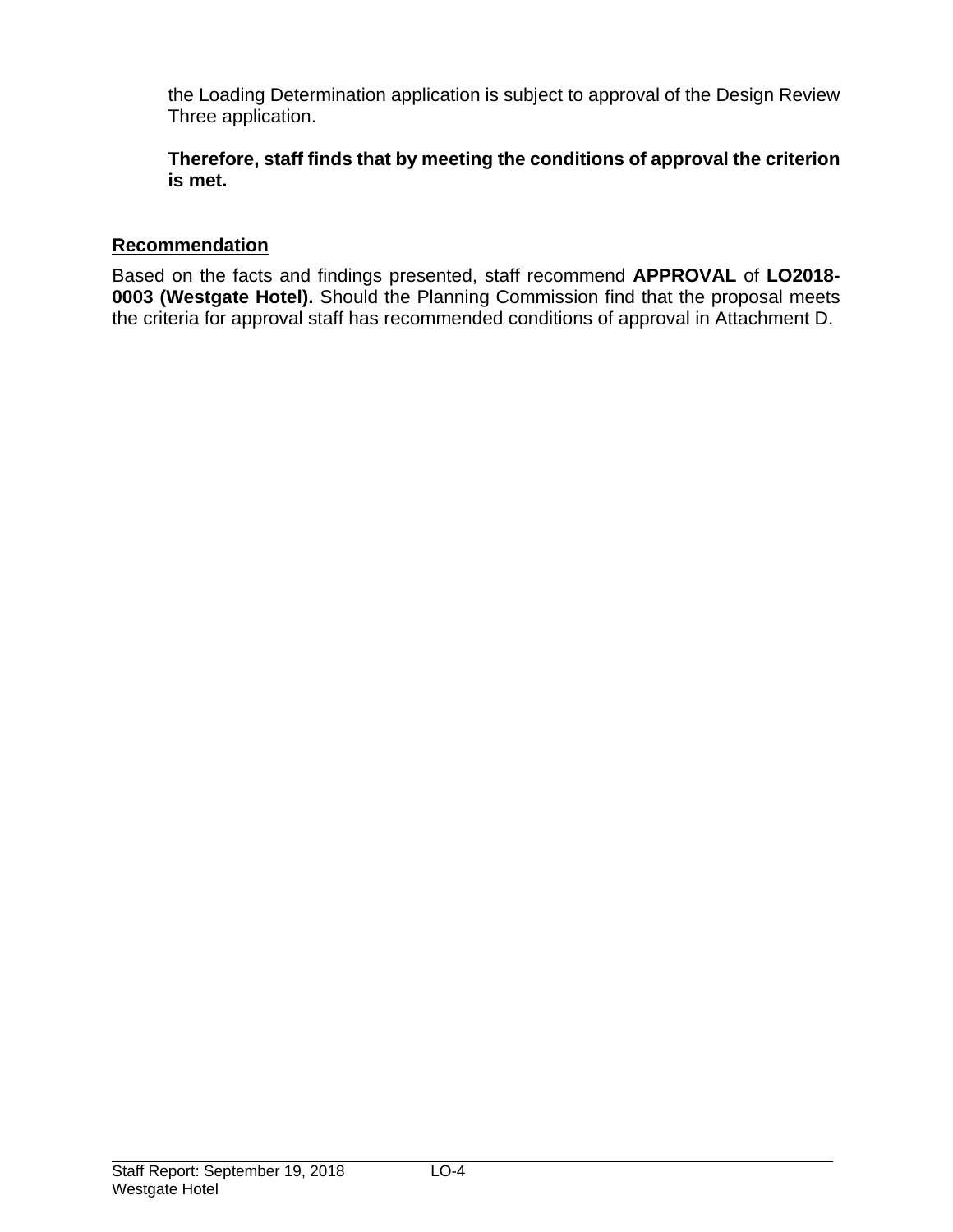## **CONDITIONS OF APPROVAL**

#### **DR2018-0021 Design Review Three**

#### **A. Prior to any work on site and issuance of the site development permit, the applicant shall:**

- 1. Submit the required plans, application form, fee, and other items needed for a complete site development permit application per the applicable review checklist. (Site Development Div./JJD)
- 2. Contract with a professional engineer to design and monitor the construction for any work governed by Beaverton Municipal Code 9.05.020, as set forth in Ordinance 4417 (City Engineering Design Manual and Standard Drawings), Beaverton Development Code (Ordinance 2050, 4010+rev.), the Clean Water Services District Design and Construction Standards (April 2017), Resolution and Ordinance 2017-05), and the City Standard Agreement to Construct and Retain Design Professionals in Oregon. (Site Development Div./JJD)
- 3. Submit a completed and executed City Standard Agreement to Construct Improvements and Retain Design Professional(s) Registered in Oregon. After the site development permit is issued, the City Engineer and the Planning Director must approve all revisions as set out in Ordinances 2050, 4010+rev., and 4417; however, any required land use action shall be final prior to City staff approval of the engineering plan revision and work commencing as revised. (Site Development Div./JJD)
- 4. Have the ownership of the subject property guarantee all public improvements, site grading, all storm water management and treatment facilities, treatment facility plantings, and emergency vehicle access driveway paving by submittal of a City-approved security. The security approval by the City consists of a review by the City Attorney for form and the City Engineer for amount, equivalent to 100 percent or more of estimated construction costs. (Site Development Div./JJD)
- 5. Submit any required off-site easements, executed and ready for recording, to the City after approval by the City Engineer for legal description of the area encumbered and City Attorney as to form. (Site Development Div./JJD)
- 6. Submit to the City a copy of issued permits or other approvals needed from Tri-Met for work within, and/or construction access to the Light Rail corridor. (Site Development Div./JJD)
- 7. Submit to the City a copy of an issued permit or other approvals as needed from the Oregon Department of Transportation, Railroad Crossing Safety Section for the work within 500 feet of the Rose Biggi Avenue railroad crossing. (Site Development Div./JJD)
- 8. Have obtained the Tualatin Valley Fire and Rescue District Fire Marshal's approval of the site development plans as part of the City's plan review process. (Site Development Div./JJD)
- 9. Submit, if needed by the City Building Official and TVF&R Fire Marshal, an available fire flow analysis including an actual flow test of the existing water system and evaluation by a professional engineer meeting the standards as specified in the Engineering Design Manual Chapter 6, 610.L, using the anticipated maximum fire demand. The analysis shall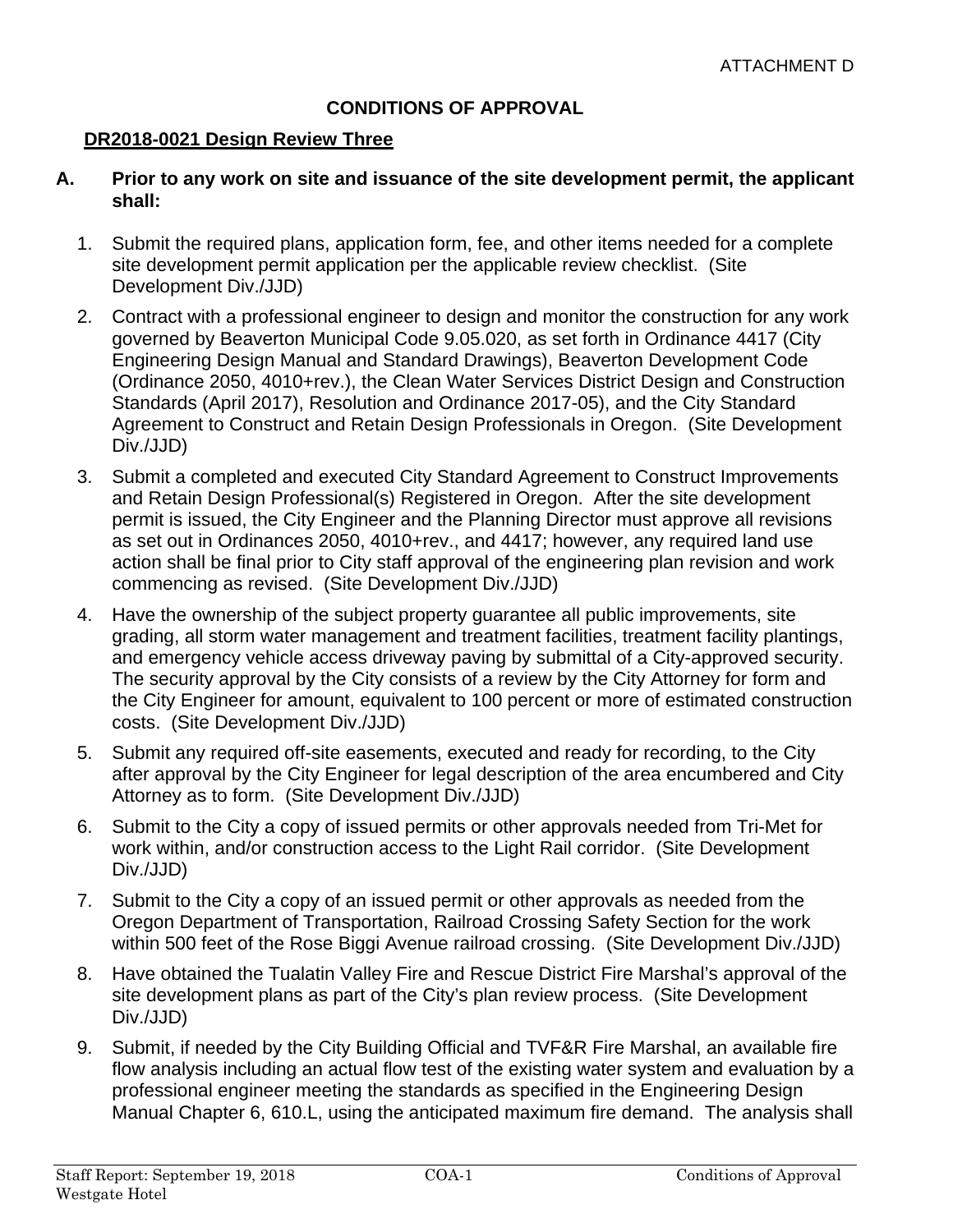provide the available water volume (GPM) at 20 psi residual pressure from the fire hydrant nearest to the proposed project. (Site Development Div./JJD)

- 10. Have obtained approvals needed from the Clean Water Services District for storm system connections as a part of the City's plan review process. (Site Development Div./JJD)
- 11. Submit a copy of issued permits or other approvals if needed from the Clean Water Services District for any construction affecting an Agency sanitary-sewer trunk main (24 inches in diameter or larger). (Site Development Div./JJD)
- 12. Submit revised plans for erosion control per 1200-CN General Permit (DEQ/CWS/City Erosion Control Joint Permit) requirements to the City. (Site Development Div./JJD)
- 13. Provide final construction plans and a final drainage report, as generally outlined in the submitted preliminary drainage report (March 6, 2018, by Ashley Cantlon, P.E.) demonstrating compliance with City storm requirements (Chapter 3, of City Ordinance 4417) and with CWS Resolution and Order 2017-05, and the CWS LIDA Handbook in regard to water quality treatment. (Site Development Div./JJD)
- 14. Provide a detailed drainage analysis of the subject site and prepare a final report prepared by a professional engineer meeting the standards set by the City Engineer. The analysis shall identify all contributing drainage areas and plumbing systems on and adjacent to the site with the site development permit application. The analysis shall also delineate all areas on the site that are inundated during a 100-year storm event, including the safe overflow conveyance from proposed constructed stormwater management facilities. On all plan sheets that show grading and elevations, the 100 year inundation level or safe overflow route shall be identified. (Site Development Div./JJD)
- 15. When, or as required, have obtained the City Building Official's courtesy review approval of the proposed site utility plan for private plumbing needed to serve the development including private fire suppression systems, backflow prevention measures, and regulated utility service locations immediately outside the proposed building. (Site Development Div./JJD)
- 16. Submit a revised grading plan showing the threshold elevation for all exterior doorways and that each proposed building has a minimum finished floor elevation, building-entry threshold, or dry-floodproofed building construction at least one foot higher than the maximum possible high water elevation (emergency overflow) of the storm water management facilities. This land-use approval shall provide for minor grade changes less than four vertical feet variance to comply with this condition without additional land-use applications, as determined by the City Engineer and City Planning Director. (Site Development Div./JJD)
- 17. Submit to the City a certified impervious surface determination of the proposed project by the applicant's engineer, architect, or surveyor. The certification shall include an analysis and calculations of all impervious surfaces as a total on the site. Specific types of impervious area totals, in square feet, shall be given for buildings, parking lots/driveways, sidewalk/pedestrian areas, storage areas, and any gravel surfaces. Calculations shall also indicate the square footage of pre-existing impervious surface, the new impervious surface area created, and total final impervious surface area. (Site Development Div./JJD)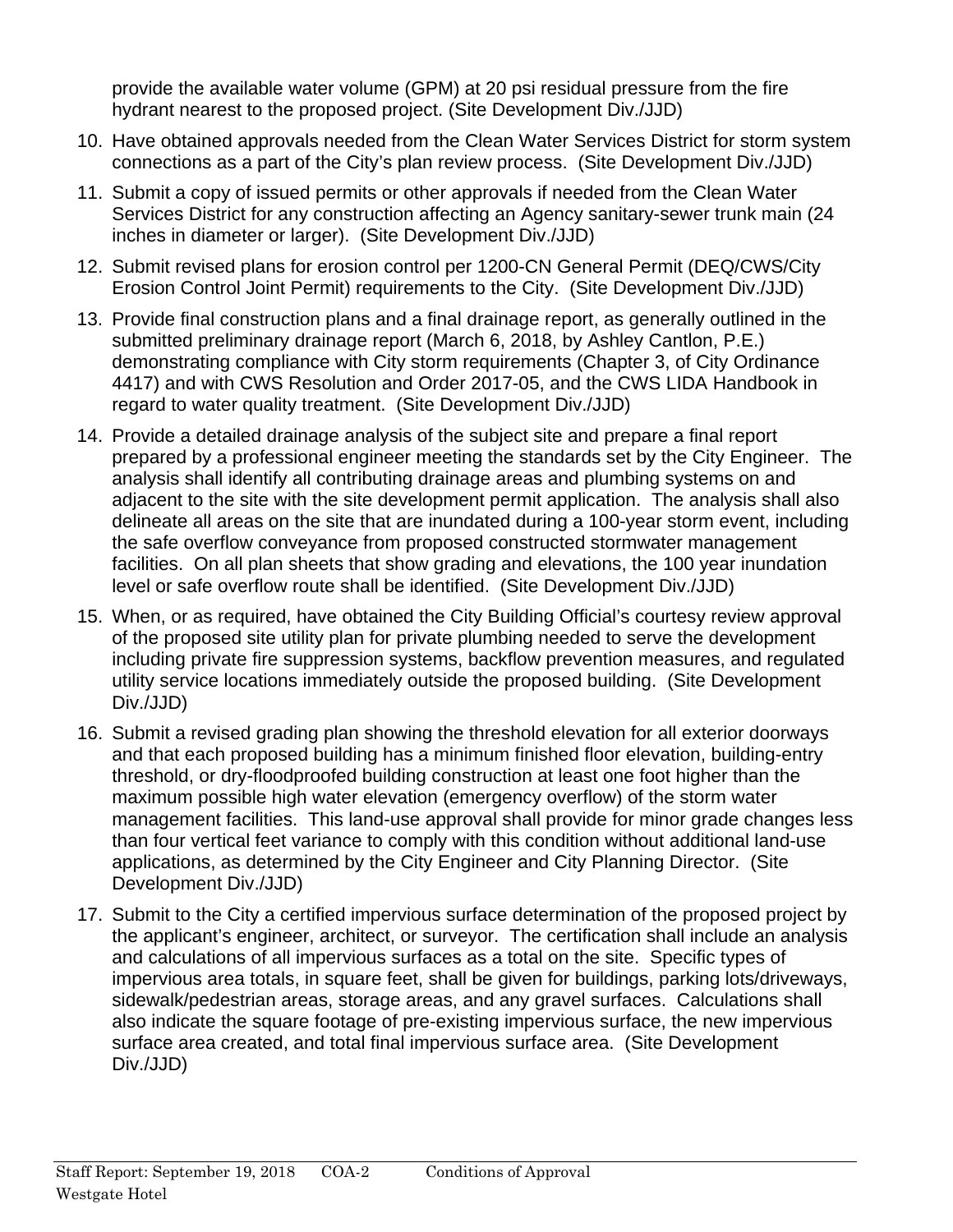- 18. Pay a storm water system development charge (overall system conveyance and winter detention) for the net new impervious area proposed that is not part of a fully-improved public street. (Site Development Div./JJD) (Site Development Div./JJD)
- 19. Submit an owner-executed, notarized, City/CWS standard private stormwater facilities maintenance agreement, with maintenance plan and all standard exhibits, ready for recording in County Records for each applicable lot. (Site Development Div./JJD)
- 20. Provide plans for LED street lights (Illumination levels to be evaluated per City Design Manual, Option C requirements unless otherwise approved by the City Public Works Director) for all impacted public streets and for the placement of underground utility lines along street frontages, within the site, and for services to the proposed new development. If existing utility poles must be moved to accommodate the proposed improvements, the affected lines must be either undergrounded or a fee in lieu of undergrounding paid per Section 60.65 of the Development Code. (Site Development Div./JJD)
- 21. DEAD END ROADS: Dead end fire apparatus access roads in excess of 150 feet in length shall be provided with an approved turnaround. (OFC 503.2.5 & D103.1) (TVF&R/DN)
- 22. AERIAL FIRE APPARATUS ROADS**:** Buildings with a vertical distance between the grade plane and the highest roof surface that exceeds 30 feet in height shall be provided with a fire apparatus access road constructed for use by aerial apparatus with an unobstructed driving surface width of not less than 26 feet. For the purposes of this section, the highest roof surface shall be determined by measurement to the eave of a pitched roof, the intersection of the roof to the exterior wall, or the top of the parapet walls, whichever is greater. Any portion of the building may be used for this measurement, provided that it is accessible to firefighters and is capable of supporting ground ladder placement. (OFC D105.1, D105.2) (TVF&R/DN)
- 23. AERIAL APPARATUS OPERATIONS: At least one of the required aerial access routes shall be located within a minimum of 15 feet and a maximum of 30 feet from the building, and shall be positioned parallel to one entire side of the building. The side of the building on which the aerial access road is positioned shall be approved by the fire code official. Overhead utility and power lines shall not be located over the aerial access road or between the aerial access road and the building. (D105.3, D105.4) (TVF&R/DN)
- 24. FIRE APPARATUS ACCESS ROADS WITH FIRE HYDRANTS: Where a fire hydrant is located on a fire apparatus access road, the minimum road width shall be 26 feet and shall extend 20 feet before and after the point of the hydrant. (OFC D103.1) (TVF&R/DN)
- 25. TURNOUTS: Where access roads are less than 20 feet and exceed 400 feet in length, turnouts 10 feet wide and 30 feet long may be required and will be determined on a case by case basis. (OFC 503.2.2) (TVF&R/DN)
- 26. TURNING RADIUS: The inside turning radius and outside turning radius shall be not less than 28 feet and 48 feet respectively, measured from the same center point. (OFC 503.2.4 & D103.3) (TVF&R/DN)
- 27. ACCESS DURING CONSTRUCTION: Approved fire apparatus access roadways shall be installed and operational prior to any combustible construction or storage of combustible materials on the site. Temporary address signage shall also be provided during construction. (OFC 3309 and 3310.1) (TVF&R/DN)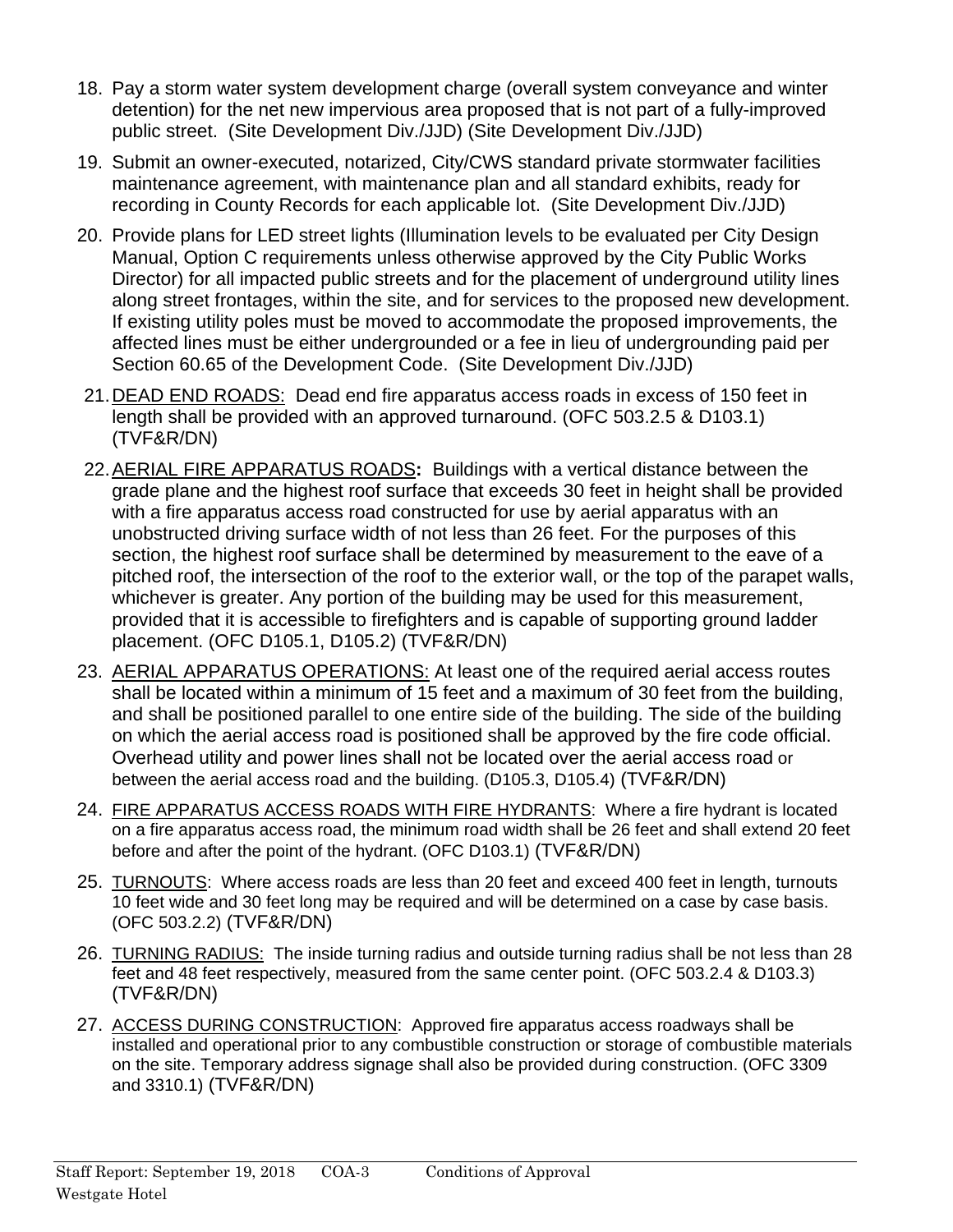- 28. COMMERCIAL BUILDINGS REQUIRED FIRE FLOW: The minimum fire flow and flow duration for buildings other than one- and two-family dwellings shall be determined in accordance with residual pressure (OFC Appendix B Table B105.2). The required fire flow for a building shall not exceed the available GPM in the water delivery system at 20 psi. **Note**: Appendix B, Section B106, Limiting Fire-Flow is also enforced, save and except for the following:
	- In areas where the water system is already developed, the maximum needed fire flow shall be either 3,000 GPM or the available flow in the system at 20 psi, whichever is greater.
	- In new developed areas, the maximum needed fire flow shall be 3,000 GPM at 20 psi.
	- Tualatin Valley Fire & Rescue does not adopt Occupancy Hazards Modifiers in section B105.4-B105.4.1 (TVF&R/DN)
- **29.** FIRE FLOW WATER AVAILABILITY: Applicants shall provide documentation of a fire hydrant flow test or flow test modeling of water availability from the local water purveyor if the project includes a new structure or increase in the floor area of an existing structure. Tests shall be conducted from a fire hydrant within 400 feet for commercial projects, or 600 feet for residential development. Flow tests will be accepted if they were performed within 5 years as long as no adverse modifications have been made to the supply system. Water availability information may not be required to be submitted for every project. (OFC Appendix B) **Please provide documentation of fire flow tests within the last 5years.** (TVF&R/DN)
- 30. WATER SUPPLY DURING CONSTRUCTION: Approved firefighting water supplies shall be installed and operational prior to any combustible construction or storage of combustible materials on the site. (OFC 3312.1) (TVF&R/DN)
- 31. FIRE HYDRANTS COMMERCIAL BUILDINGS: Where a portion of the building is more than 400 feet from a hydrant on a fire apparatus access road, as measured in an approved route around the exterior of the building, on-site fire hydrants and mains shall be provided. (OFC 507.5.1)
	- This distance may be increased to 600 feet for buildings equipped throughout with an approved automatic sprinkler system.
	- The number and distribution of fire hydrants required for commercial structure(s) is based on Table C105.1, following any fire-flow reductions allowed by section B105.3.1. Additional fire hydrants may be required due to spacing and/or section 507.5 of the Oregon Fire Code. (TVF&R/DN)
- 32. FIRE HYDRANT NUMBER AND DISTRIBUTION: The minimum number and distribution of fire hydrants available to a building shall not be less than that listed in (OFC Table C105.1) **Please show number and locations of hydrants proposed for this project.** (TVF&R/DN)
- 33. FIRE HYDRANT(S) PLACEMENT: (OFC C104)
	- Existing hydrants in the area may be used to meet the required number of hydrants as approved. Hydrants that are up to 600 feet away from the nearest point of a subject building that is protected with fire sprinklers may contribute to the required number of hydrants. (OFC 507.5.1)
	- Hydrants that are separated from the subject building by railroad tracks shall not contribute to the required number of hydrants unless approved by the fire code official.
	- Hydrants that are separated from the subject building by divided highways or freeways shall not contribute to the required number of hydrants. Heavily traveled collector streets may be considered when approved by the fire code official.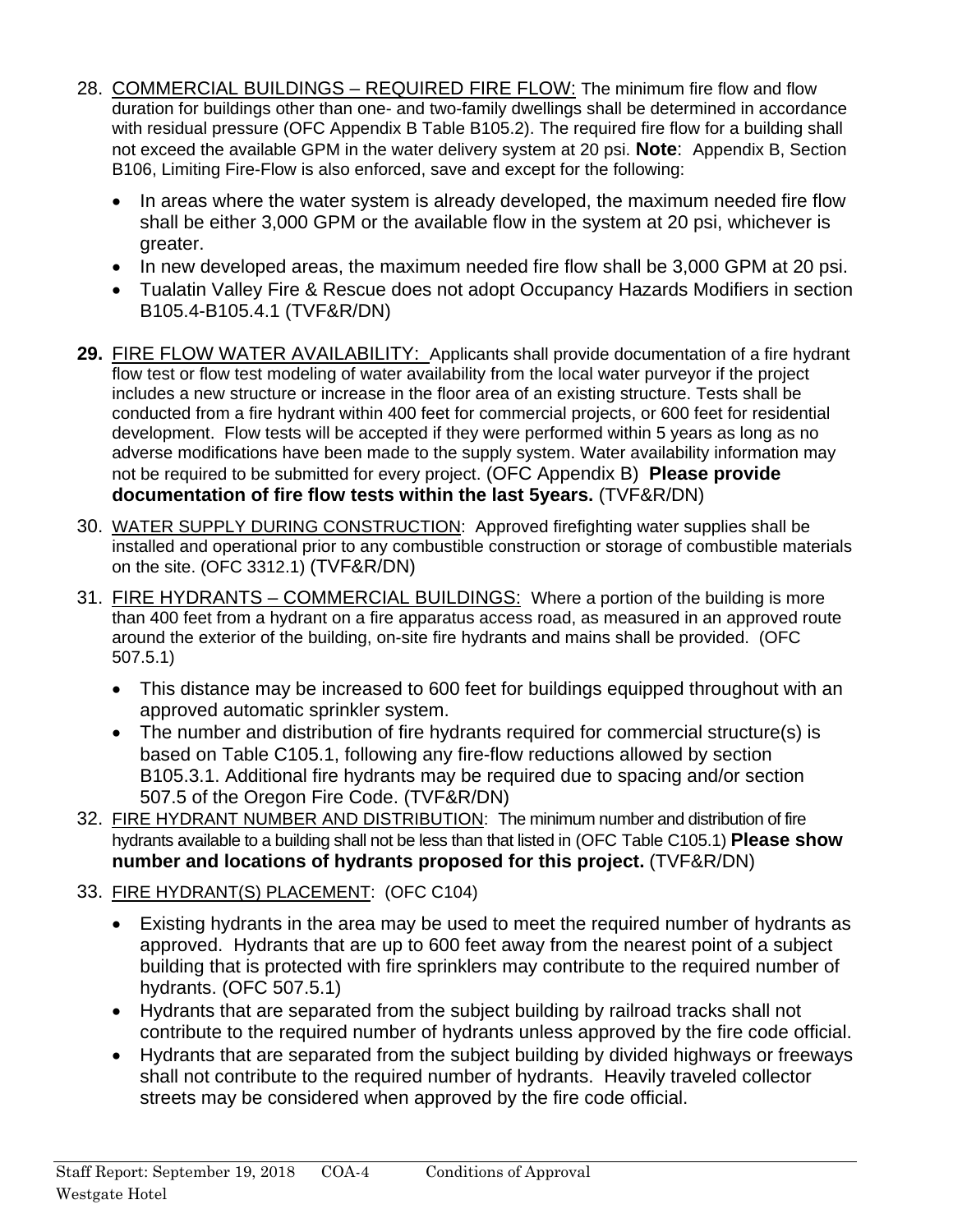- Hydrants that are accessible only by a bridge shall be acceptable to contribute to the required number of hydrants only if approved by the fire code official. (TVF&R/DN)
- 34. FIRE HYDRANT DISTANCE FROM AN ACCESS ROAD: Fire hydrants shall be located not more than 15 feet from an approved fire apparatus access roadway unless approved by the fire code official. (OFC C102.1) (TVF&R/DN)
- 35. FIRE DEPARTMENT CONNECTIONS: A fire hydrant shall be located within 100 feet of a fire department connection (FDC) or as approved. Fire hydrants and FDC's shall be located on the same side of the fire apparatus access roadway or drive aisle. (OFC 912 & NFPA 13)
	- Fire department connections (FDCs) shall normally be located remotely and outside of the fall-line of the building when required. FDCs may be mounted on the building they serve, when approved.
	- FDCs shall be plumbed on the system side of the check valve when sprinklers are served by underground lines also serving private fire hydrants (as diagramed below). (TVF&R/DN)
- 36. KNOX BOX: A Knox Box for building access is required for this building. Please contact the Fire Marshal's Office for an order form and instructions regarding installation and placement. (OFC 506.1) (TVF&R/DN)
- 37. UTILITY IDENTIFICATION: Rooms containing controls to fire suppression and detection equipment shall be identified as "Fire Control Room." Signage shall have letters with a minimum of 4 inches high with a minimum stroke width of 1/2 inch, and be plainly legible, and contrast with its background. (OFC 509.1) (TVF&R/DN)
- 38. Emergency Responder Radio Coverage: In new buildings where the design reduces the level of radio coverage for public safety communications systems below minimum performance levels, a distributed antenna system, signal booster, or other method approved by TVF&R and Washington County Consolidated Communications Agency shall be provided. (OSSC 915.1, OFC 510.1, and Appendix F) **Emergency responder radio system testing and/or system installation is required for this building. ContactTVF&R for further information including an alternate means of compliance that is available. If the alternate method is preferred, it must be requested from TVF&R prior to issuance of building permit. Due to the size of this structure an Emergency responder Radio Coverage (ERRC) system will be required.** (TVF&R/DN)
- 39. The short-term bicycle parking rack shall design and location shall be approved by the Traffic Engineer. (Planning/SR)
- 40. Submit plans showing temporary tree fencing for all adjacent off-site trees possibly impacted by site improvements. (Planning/SR)
- 41. Provide a revised lighting plan showing compliance with the Technical Lighting Standards of the Development Code. (Planning/SR)
- 42. Ensure that the associated Loading Determination application (LO2016-0001) has been approved. (Planning/SR)
- 43. submit plans to verify the sight distance per the City's Engineering Design Manual section 210.10 at the intersection of SW Crescent Street and Rose Biggi Avenue and at the common parking lot access on SW Crescent Street. (Transportation/JK).
- **B. Prior to building permit issuance, the applicant shall:**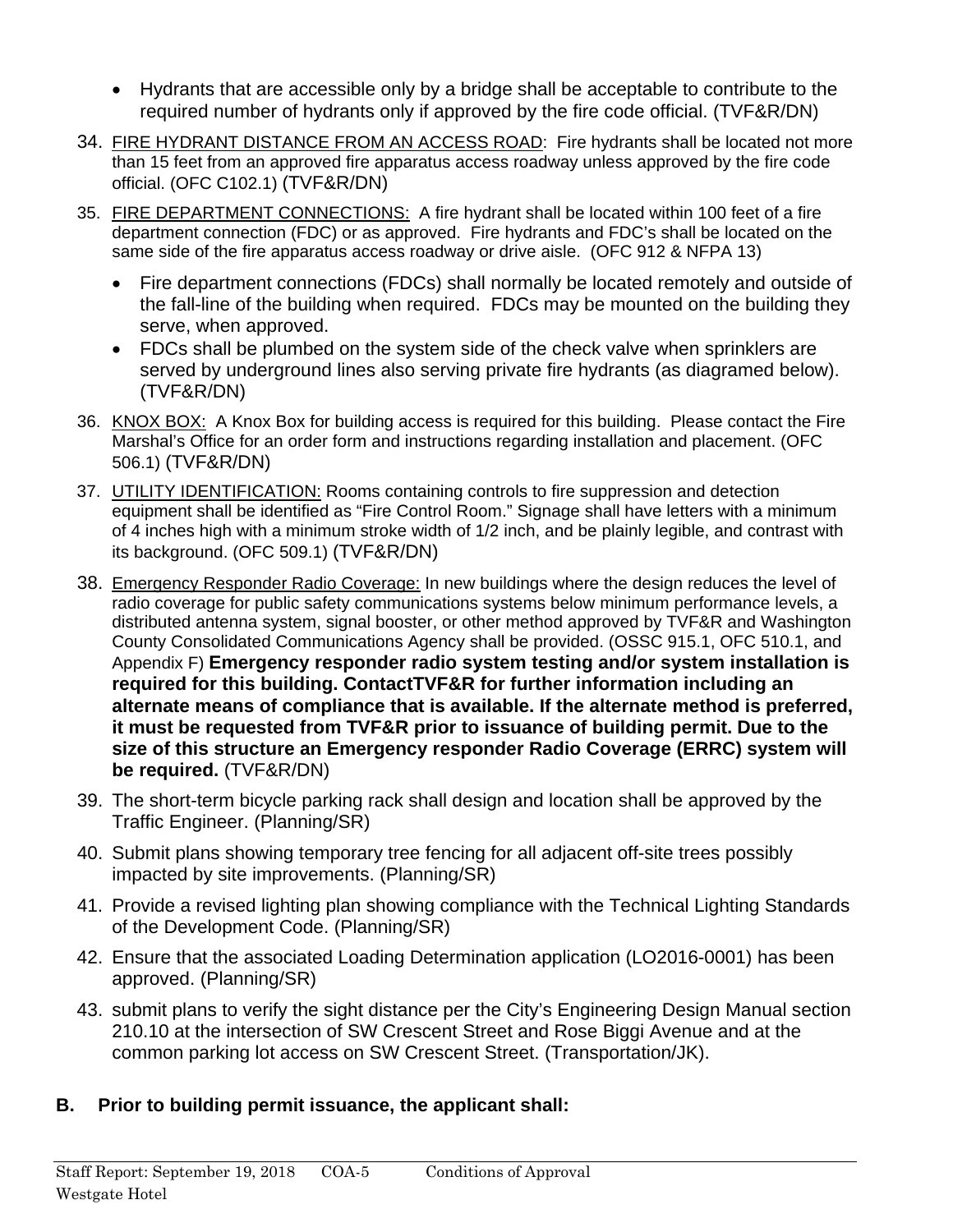- 34. Submit a complete site development permit application and obtain the issuance of site development permit from the Site Development Division. (Site Development Div./JJD)
- 35. Make provisions for installation of all mandated erosion control measures to achieve City inspector approval at least 24 hours prior to call for foundation footing form inspection from the Building Division. (Site Development Div./JJD)

## **C. Prior to occupancy permit issuance, the applicant shall::**

- 36. Have substantially completed the site development improvements as determined by the City Engineer. (Site Development Div./JJD)
- 37. Have recorded the final plat in County records and submitted a recorded copy to the City. (Site Development Div./JJD)
- 38. Have the landscaping completely installed or provide for erosion control measures around any disturbed or exposed areas per Clean Water Services standards. (Site Development Div./JJD)
- 39. Have placed underground all affected, applicable existing overhead utilities and any new utility service lines within the project and along any existing street frontage as determined at permit issuance. (Site Development Div./JJD)
- 40. Install or replace, to City specifications, all sidewalks which are missing, damaged, deteriorated, or removed by construction. (Site Development Div./JJD)
- 41. Have recorded the final plat for Preliminary Partition LD2016-0021.

# **D. Prior to final inspection of any building permit, the applicant shall:**

- 42. Have installed the bicycle parking as approved. (Planning Div./SR)
- 43. Have installed street trees along all frontages. (Planning Div./SR)
- 44. Ensure all site improvements, including grading and landscaping are completed in accordance with plans marked "Exhibit A", except as modified by the decision making authority in conditions of approval. (On file at City Hall). (Planning/SR)
- 45. Ensure all construction is completed in accordance with the Materials and Finishes form and Materials Board, both marked "Exhibit B", except as modified by the decision making authority in conditions of approval. (On file at City Hall). (Planning/SR)
- 46. Ensure construction of all buildings, walls, fences and other structures are completed in accordance with the elevations and plans marked "Exhibit C", except as modified by the decision making authority in conditions of approval. (On file at City Hall). (Planning/SR)
- 47. Ensure all landscaping approved by the decision making authority is installed. (Planning Div./SR)
- 48. Ensure all landscape areas are served by an underground landscape irrigation system. For approved xeriscape (drought-tolerant) landscape designs and for the installation of native or riparian plantings, underground irrigation is not required provided that temporary above-ground irrigation is provided for the establishment period. (Planning Div./SR)
- 49. Ensure that the planting of all approved deciduous trees, except for street trees or vegetation approved in the public right-of-way, has occurred. Deciduous trees shall have straight trunks and be fully branched, with a minimum caliper of 1-1/4 inches and a